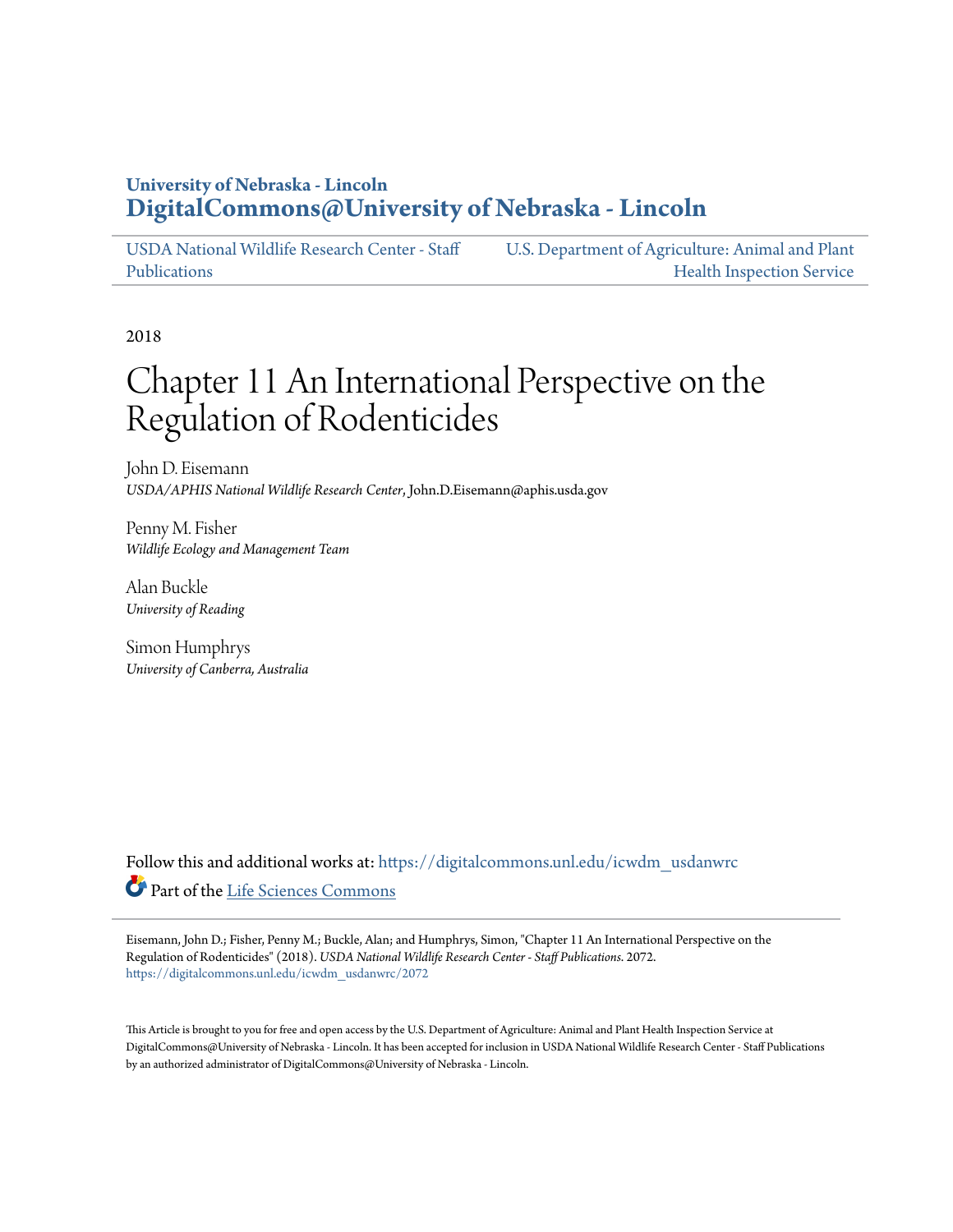# **Chapter 11 An International Perspective on the Regulation of Rodenticides**

**John D. Eisemann, Penny M. Fisher, Alan Buckle, and Simon Humphrys**

# **1 Introduction**

In the late 1940s, anticoagulant active ingredients were introduced into the global rodenticide market. They were rapidly favored over existing rodenticides, such as red squill, zinc phosphide, strychnine and inorganic compounds, because they were comparatively inexpensive and did not appear to have any unpalatable taste, odor or cause any immediate post-ingestive reaction that could lead to bait shyness in rodents (Wardrop and Keeling 2008). The number of products registered in the United States (US) under Section 3 of the Federal Fungicide, Insecticide and Rodenticide Act (FIFRA), which was passed in 1947 and was the first US law to require product registration, illustrates the rapid dominance of anticoagulants in the US rodenticide market (Fig. 11.1). It is striking that the number of anticoagulant-based rodenticide products (ARs) registered under FIFRA was more than two times greater than the other categories of rodenticide active ingredients 40 years after the enactment of FIFRA. The greatest number of rodenticide products registered in a single year under Section 3 of FIFRA (750) was in 1985, and ARs accounted for 547 (73%) of

P.M. Fisher

Landcare Research, Wildlife Ecology and Management Team, Lincoln 7640, New Zealand

A. Buckle

S. Humphrys Invasive Animals Cooperative Research Centre, University of Canberra, Canberra, ACT 2617, Australia

© Springer International Publishing AG 2018 287

N.W. van den Brink et al. (eds.), *Anticoagulant Rodenticides and Wildlife*, Emerging Topics in Ecotoxicology 5, DOI 10.1007/978-3-319-64377-9\_11

J.D. Eisemann  $(\boxtimes)$ 

US Department of Agriculture, Animal and Plant Health Inspection Service, Wildlife Services National Wildlife Research Center, 4101 Laporte Avenue, Fort Collins, CO 80521, USA e-mail: [John.D.Eisemann@aphis.usda.gov](mailto:John.D.Eisemann@aphis.usda.gov)

The University of Reading, School of Biological Sciences, Harborne Building, Whiteknights, Reading RG6 6AS, UK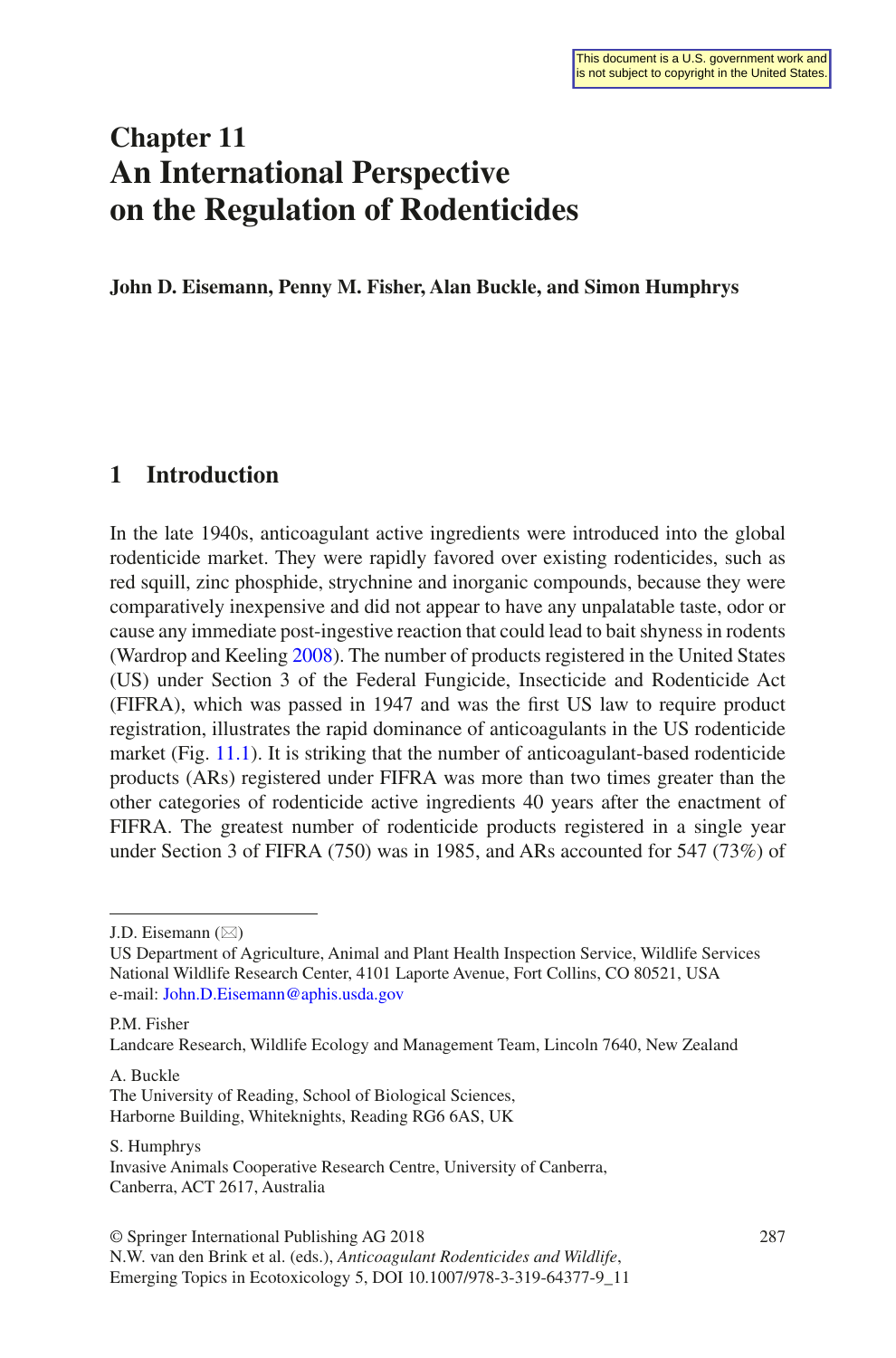

**Fig. 11.1** Number of rodenticide products registered in the US since passage of the Federal Insecticide, Fungicide and Rodenticide Act (FIFRA) in 1947. Data presented is only for rodenticide products registered under FIFRA Section 3 and does not include aluminum or magnesium phosphide, gas cartridges thallium sulfate, or white phosphorous (NPIRS 2014)

those products. Similar data for international markets is difficult to collate, but it is expected that this rapid rise in popularity was paralleled around the world.

The evolution of pesticide regulations throughout the world followed many different paths. In some countries, including the US and Australia (AUS), the path to current regulatory paradigms appears to have been built on expanding the scope of legislation originally enacted to protect consumers from fraudulent products, but has since evolved to include multiple layers of human health and environmental protections demanded by an increasingly vocal public. US pesticide regulations are based on two principal acts, however, multiple human health and safety, and environmental laws also influence the conditions under which a product will be approved and ultimately used. Like in the US and AUS, New Zealand's (NZ) road to regulation appears to have been based on a single pesticide law. However, they appear to have attempted to combine multiple and sometimes conflicting regulations aimed at human and environmental protection into one umbrella act, which now governs the use of all hazardous substances, including rodenticides. The most dramatic change in international pesticide regulation is currently being undertaken in the European Union (EU), where a massive attempt is being made to consolidate pesticide regulation across individual European Member States into one harmonized set of regulations, agreed upon by all members. This consolidation approach to pesticide regulation may someday be undertaken on a global scale. However, the difficulties currently being encountered within the EU from this harmonization effort do not bode well for future larger scale adoption on any foreseeable time scale. One common thread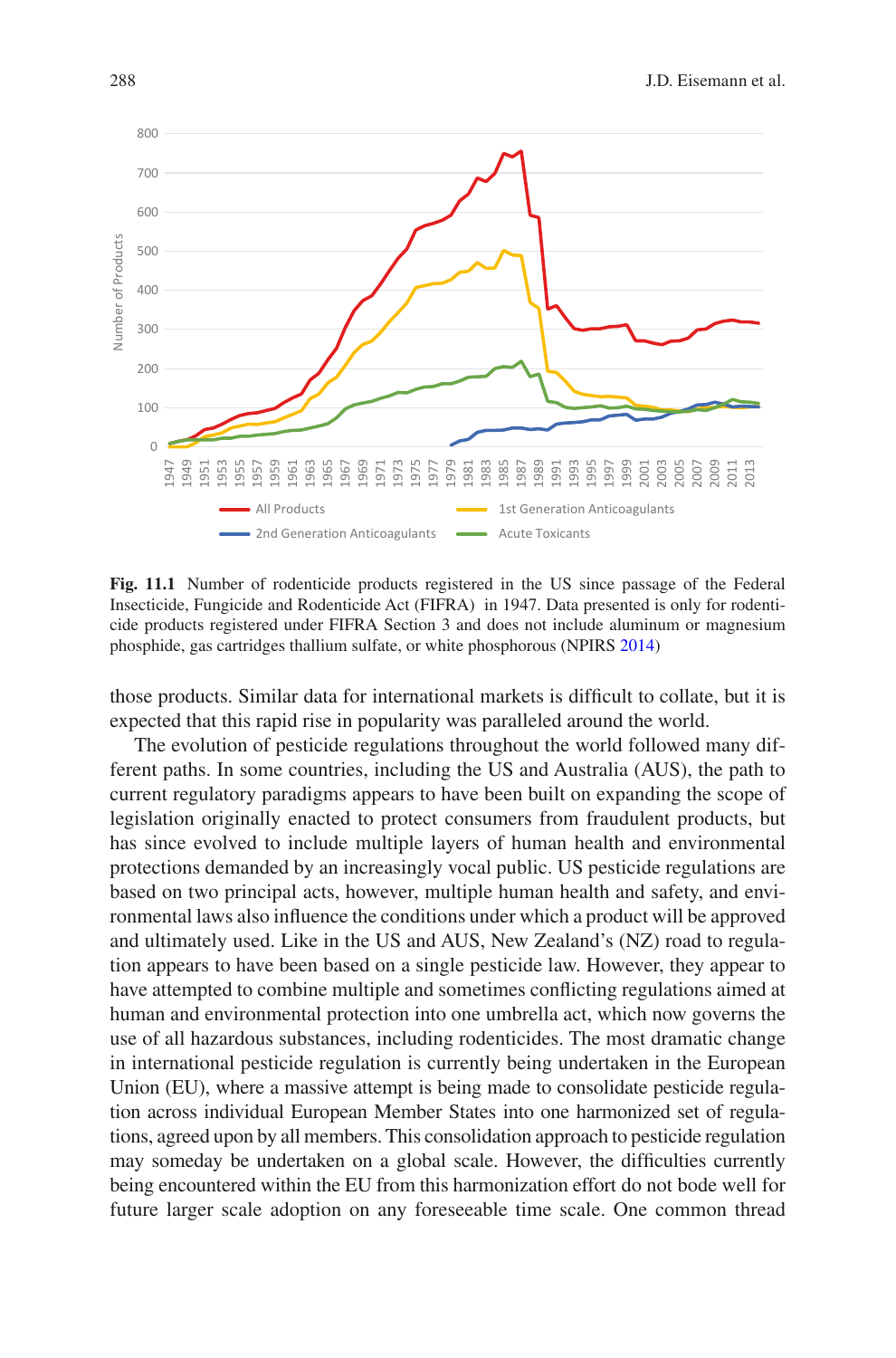throughout the international pesticide regulatory environments is that pesticide laws appear to be based on a risk-benefit paradigm, and if products have significant economic (not necessarily just for manufacturers) and social benefit, products can be approved for use despite other potential or known risks. To achieve this result, regulators may impose restrictions on use, typically identified on the product label, that mitigate the potential hazards a product presents.

The development of pesticide regulation can have a dramatic impact on the availability and use of products. Legislation on a national scale sets the standards for all subsequent regulatory activities, and these broad laws can have a major impact on product availability. Another influence, perhaps equally impactful, can be the interpretation of the intent of legislation by regulators charged with enforcing federal and sometimes state regulations. The rules, guidelines and processes enacted by the regulatory authorities significantly influence the types of products allowed on the market, the speed and cost of registering products, and the motivation of private industry to seek safer uses of ARs or new rodenticide formulations.

Inferences can be drawn as to the impact of regulations by examining the number of products being brought into or removed from the market. Trends in product registrations in the US illustrate major shifts in product availability (NPIRS 2014). Some of these shifts appear to be directly the result of significant regulatory change. For example, the rodenticide product availability in the US grew rapidly between 1950 and 1990 (Fig. 11.1). However, beginning in 1989, the number of rodenticide products in the US market began plummeting from the high of 750, to the roughly 300 products on the market today. What happened in the US in the late 1980s that caused this dramatic decrease in product availability?

This chapter examines the historical influences that shaped the current regulatory environment around rodenticides in US, NZ, EU, and AUS. It compares and contrasts how products are registered, what forces shaped regulatory decisions, and speculates on the future trends in product availability for rodent control over the next 25 years. As you will see throughout this chapter, product availability throughout the world has been influenced greatly by increased scientific understanding of rodenticides' impact on humans and the environment, and the associated increased societal demands for safer products and more stringent regulation.

#### **2 Anticoagulant Rodenticde Regulation in the United States**

#### *2.1 Legislative Actions*

The earliest pesticide legislation in the US was the Insecticide Act of 1910 (P.L. 61–152, 36 Stat. 331), which was enacted primarily to protect consumers from fraudulent products. Today, there are numerous US federal laws that regulate the use of pesticides, however, two Acts form the primary framework for pesticide regulation, the Federal Food, Drug and Cosmetic Act (FFDCA), originally enacted in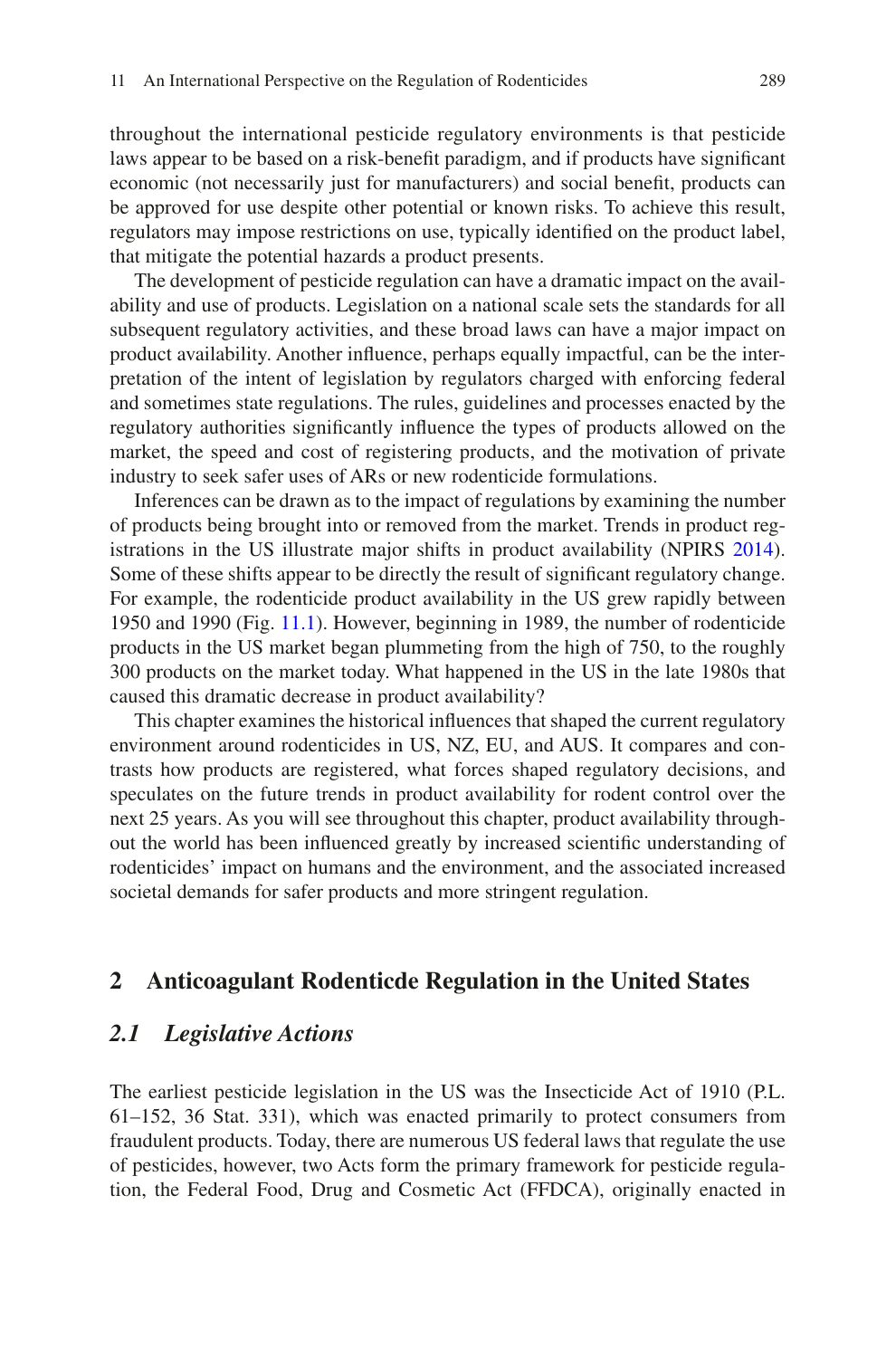1938 [P.L. 75–717, 52 Stat 1040], and the Federal Insecticide, Fungicide and Rodenticide Act (FIFRA) of 1947 [P.L. 80–104, 61 Stat. 163]. FIFRA ushered in landmark changes to pesticide regulation, two of the most significant being a requirement for standardized label language and that all products be registered with the US Department of Agriculture (USDA) prior to interstate or international shipment. These two actions established the foundation of today's regulatory environment by centralizing regulatory review under one agency and providing consumers a means to identify the manufacturer and purity of the product they were purchasing. Since that time, these laws have been amended numerous times and new laws have been enacted to keep pace with cultural changes and increased scientific understanding of pesticide chemistry. They now include regulatory considerations for protecting human health and providing safety from direct and indirect exposure, special protections for children, limits on the amount of residues allowed in food, and a wide variety of environmental protections.

Prior to the 1970s, pesticides were regulated by the USDA, and the general tenor of the regulations favored agribusiness (Carson 1962). However, an increasing segment of US society considered pesticides to be under-regulated. There was growing fear that FIFRA and the FFDCA failed to provide adequate guidance on the proper use of pesticide products, and that insufficient data were required of manufacturers to support product registrations (Carson 1962). Consequently, many felt it was impossible for regulators to assess the potential human and environmental risks associated with pesticide use. Arguably the foremost publication that galvanized public sentiment against what was perceived to be an over-promoted and underregulated pesticide industry was Rachael Carson's 'Silent Spring' (Carson 1962). Silent Spring served as a rallying call for splintered concern over unknown pesticide impacts and spurred private citizens and public interest groups to mount political pressure for pesticide reform (Bosso 1988). The first Earth Day in the US occurred in 1969. In 1970, President Richard Nixon established the US Environmental Protection Agency (US EPA, 35FR 15623, 84 Stat. 2086) and at the same time, transferred regulatory oversight of pesticides from the USDA to the US EPA.

Two major legislative actions occurred in 1972, the Congress amended the predecessor to the Endangered Species Act (P.L. 93–205, December 28, 1987, 87 Stat. 903) to define imminent hazard to include situations involving unreasonable hazard due to the survival of a threatened or endangered species, including pesticides and Congress amended FIFRA with the passage of the Federal Environmental Pesticide Control Act (FEPCA, P.L. 92–516, October 21, 1972, 86 Stat. 973). The FEPCA included four actions that significantly impacted the use of pesticides. First, it required a systematic review of pesticide labels and supporting data for all products registered with the US EPA. Second, it established the risk standard of 'unreasonable adverse effects' defined it as '*any unreasonable risk to man or the environment, taking into account the economic, social, and environmental costs and benefits of the use of a pesticide.*' Third, the Act mandated that, in addition to US EPA evaluating the risk to human health and the environment posed by pesticide product, US EPA must also consider the benefits of continued use, primarily economic benefits. Finally, the Act also established a dual classification system for pesticide products,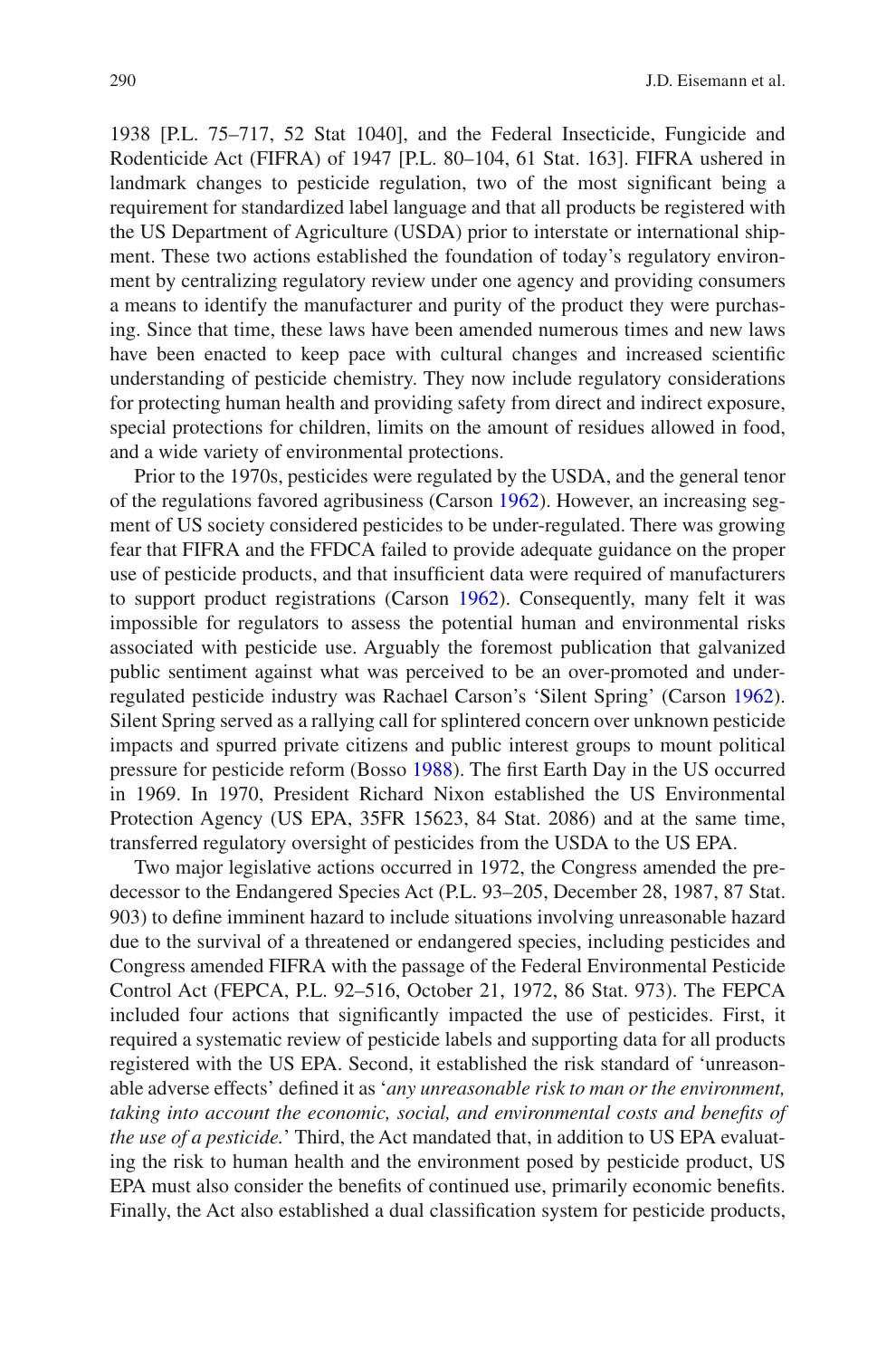General Use and Restricted Use. General Use products were those found to be safe when used according to label directions and could be sold to general consumers. Restricted Use products are those found to have a higher potential for risk when used according to label directions, and would only be available to trained certified applicators.

US EPA faced a daunting task under the FEPCA. At the time the law was passed, US EPA oversaw product registrations that included hundreds of active ingredients and thousands of end-use-products and associated degradates. The US EPA was required to implement all aspects of the FEPCA for all existing and new products within 4 years of passage. By the mid-1970s, EPA began releasing 'Registration Standards' which summarized the available data supporting a product registration and, if necessary, required additional data be submitted. These data were used to conduct human health and environmental assessments to assess the potential risk when pesticide products were used in accordance with label directions. When label directions were assumed to lead to unreasonable adverse effect(s), product use was restricted by modifying label language and/or additional data was required to further understand the potential risk. Registration Standards for rodenticide products began to be issued in 1981 for the first active ingredient, warfarin.

The next major revision to US pesticide laws came in the form of amendments to FIFRA in 1988 (P.L. 100–532, October 25, 1988, 102 Stat. 2655). These changes were prompted in part because of the slow progress US EPA was making in product reviews under the FEPCA. The principal changes to FIFRA were the standardization of chemical review methods and concurrent implementing process in which registrants were required to identify and commit to submitting missing or additional data required by EPA. This process culminated in US EPA's comprehensive examination of product label language and data submitted in support of continued product registration or 're-registration,' and issuance of Registration Eligibility Decisions (REDs). With renewed emphasis on the speed and comprehensiveness of regulatory review, the US EPA required registrants to submit thousands of missing or invalid studies on pesticide active ingredients, degradates, and end-use products. Because of the significant financial investment required to keep products on the market and pressure on US EPA to restrict or eliminate the use of the most hazardous products, the number of pesticide registrations began to decline. As observed by the product registration trend lines in Fig. 11.1, the 1988 amendments to FIFRA had significant impacts on the availability of all rodenticide products. At the peak of the US rodenticide market in 1985, 750 rodenticide products were registered with the US EPA. By 1994, the number of rodenticide products had plummeted to about one-half of that number.

The dramatic decline in product registrations was not primarily due to US EPA's determination that the products were too hazardous to be registered. Rather, most products were voluntarily or passively cancelled because registrants declined to pay the registration fees or cost necessary to maintain the registration (Jacobs 1992). According to Jacobs (1992), between 1989 and 1991, 52% of all pesticide products (not limited to rodenticides) registered under FIFRA Section 3 were cancelled due to registrant's failure to pay the increased annual registration maintenance fees imple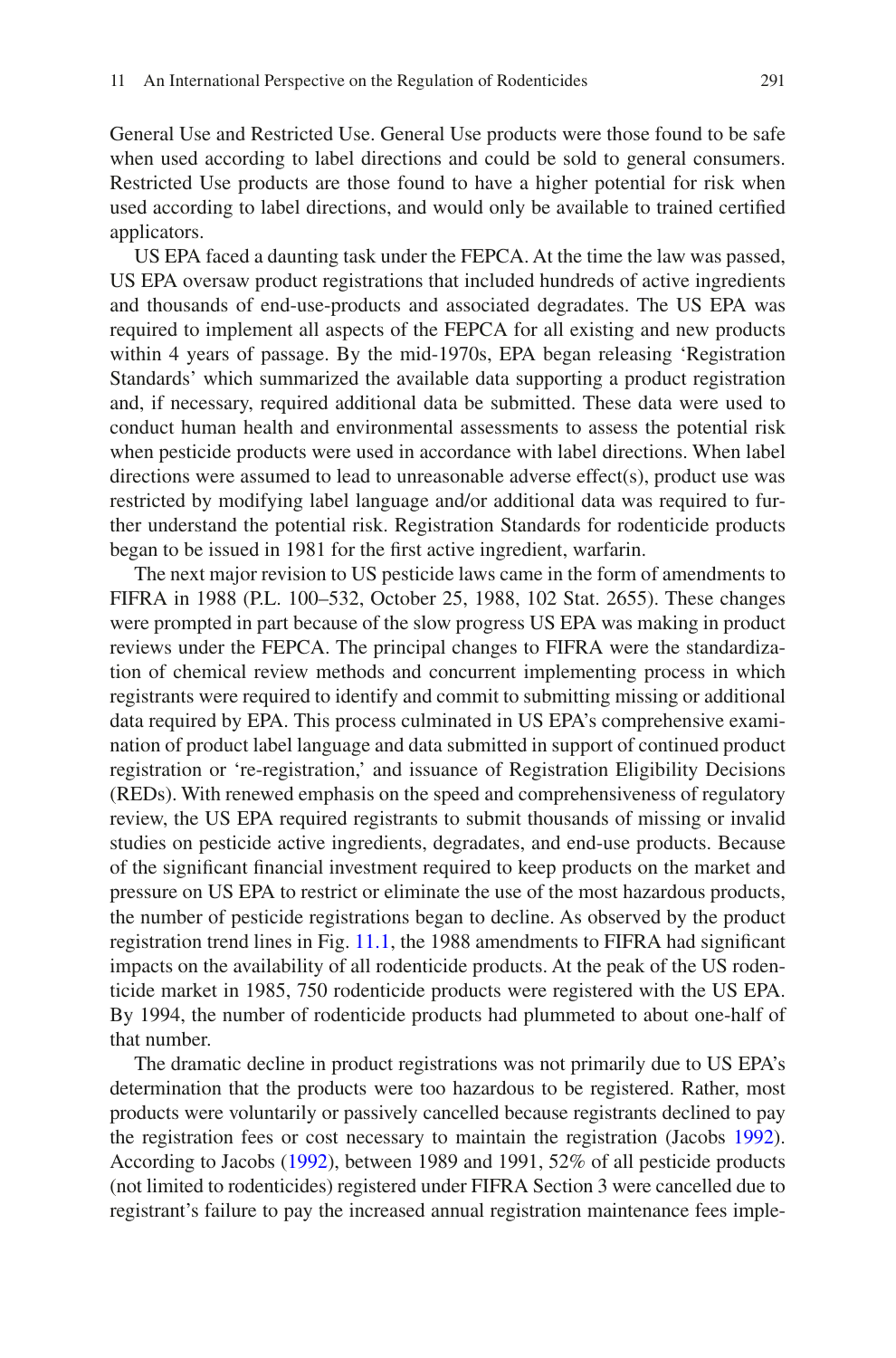mented by the 1988 amendments to FIFRA. While Jacobs (1992) does assign a dollar value to the cost associated with the 1986 US EPA Data Call-In and 1988 amendments to FIFRA, it is speculated that this increased cost to keep low value pesticides on the market contributed to a dramatic increase in product cancellations.

While there have been other amendments to FIFRA and the FFDCA since 1988, the legislation that most significantly impacted human health and safety issues related to pesticide use was the Food Quality Protection Act (FQPA) of 1996 (P.L. 104–170, August 3, 1996), which amended the FFDCA and FIFRA. FQPA regulations covered all pesticides, including rodenticides, but because there are few rodenticide food or feed uses, the impact was not as large as on conventional agricultural pesticides.

#### *2.2 Legislation Implementation Actions*

Laws passed by the US Congress form the regulatory framework for pesticide markets and those laws can have wide ranging impacts. However, in many instances, the implementation processes established by regulatory authorities, or judicial interpretation of the laws or implementation processes, can have an even more dramatic impact of the availability and use of pesticide products. A perfect example of this can be observed by examining the regulatory history of strychnine-based products. Insights into the future of ARs can be drawn from this case study.

Strychnine: A case study in the non-legislative impacts on product availability in the US

In 1947, the year FIFRA was enacted and product registrations were required, strychnine-based products accounted for 85% of all rodenticide products registered with the USDA. Today they account for less than 10% of the US rodenticide market (Fig. 11.2). The demise of strychnine can be attributed to increased competition from other rodenticide active ingredients, including the introduction of ARs, but also to mounting evidence of significant negative impacts on non-target species, sustained vocal public opposition to continued use, and the response of regulatory and non-regulatory bodies.

A growing concern for non-target hazards posed by above-ground uses prompted President Richard M. Nixon to issue an Executive Order (Executive Order 11643) prohibiting the use of all toxicants, including strychnine, for controlling predatory mammals and birds on federal lands or in federal programs. By 1976, US EPA's technical review of the supporting data and consideration of input of concerned parties resulted in a determination that strychnine presented unacceptable risk to applicators and non-target species, and they issued a notice on the Rebuttable Presumption Against Registration (RPAR) against all outdoor, above-ground uses of strychnine products (41 FR 52810, December 1, 1976). By 1983, US EPA published a notice of its intent to restrict all strychnine products to a maximum concentration of 0.5%, and to cancel registration of strychnine for above-ground use against most target species, including prairie dogs and meadow mice (48 FR 48523, October 19, 1983).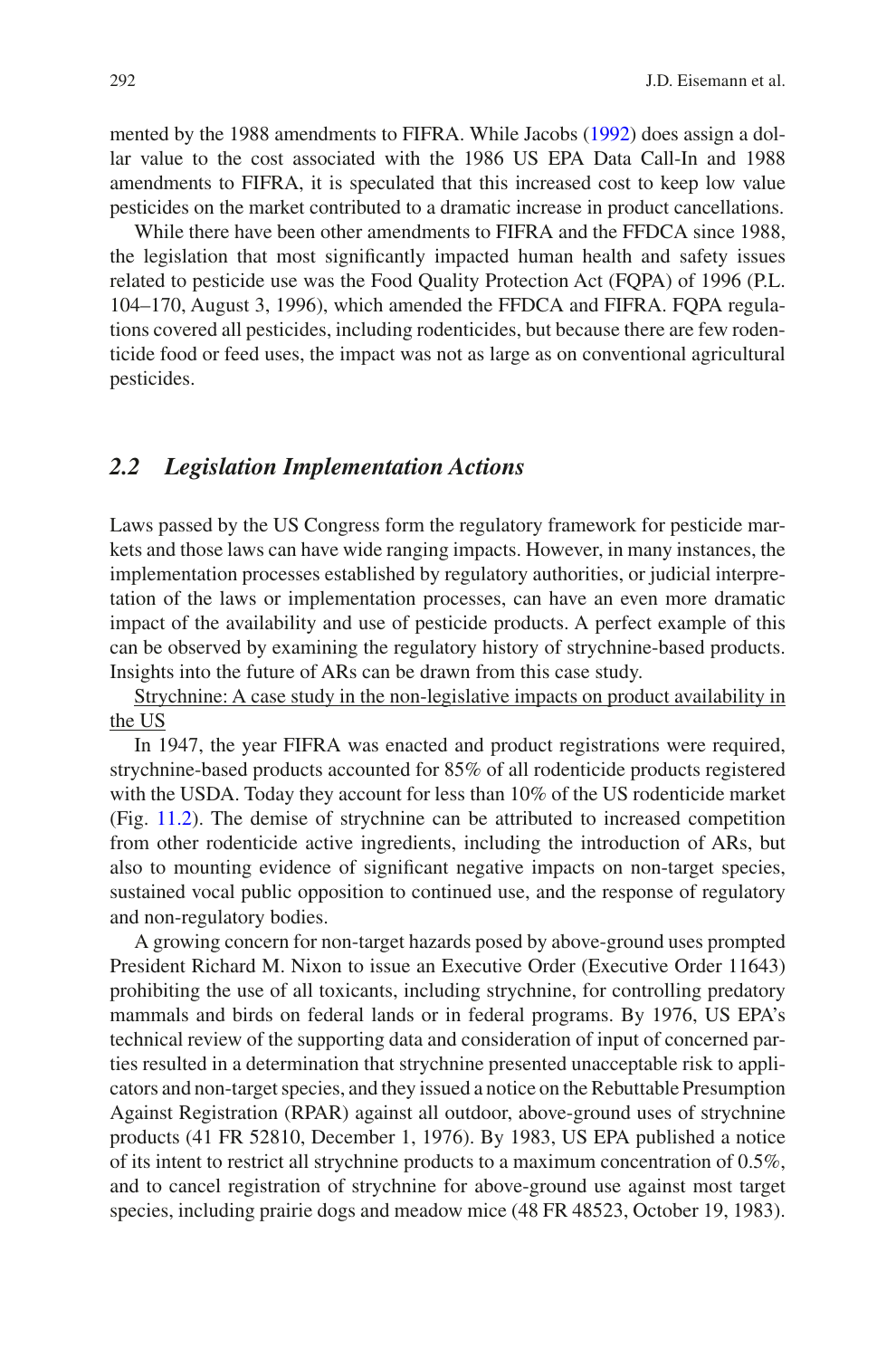

**Fig. 11.2** Percent of rodenticide products registered under FIFRA that contain strychnine, other acute toxicants, and anticoagulant active ingredients since 1947 (NPIRS 2014)

Following EPA's 1983 announcement, a series of judicial challenges were filed on behalf of agricultural and environmental interests, including among others the Wyoming Department of Agriculture, Defenders of Wildlife, and Sierra Club (Wade 1985; Defenders of Wildlife 1988). In 1988, the US Circuit Court in Minnesota issued an injunction against all above-ground uses of strychnine to protect nontarget species (Defenders of Wildlife 1988). To this date, US EPA has not approached the US Circuit Court with proposals to modify the injunction against above-ground uses of strychnine, and all current uses of strychnine products are limited to belowground applications to manage pocket gophers.

Most recently, in December 2009, the State FIFRA Research and Evaluation Group (SFIREG), a group composed of representatives from State pesticide regulatory authorities, petitioned US EPA to reclassify all strychnine products as Restricted Use products (US EPA 2009). At the time of writing this chapter, all of the responses to US EPA's request for comments supported the petitioner's request, but the US EPA has not publically acted on this petition. However, US EPA has recently begun another review, 'Registration Review,' and published a final work plan in June 2016 (US EPA, 2016b). It is possible US EPA is withholding any action on this petition until they complete their re-evaluation in 2021.

The legislative regulatory path of strychnine was not unlike all other pesticides regulated by the US EPA under FIFRA and the FFDCA. The decrease in the market share of strychnine products from 1988 to 1996 (Fig. 11.2) can be linked to the 1988 injunction levied by the US District Court in Minnesota against above-ground uses to control rodents, but also to the impact of the legislatively-required periodic review of pesticide products and associated data requirements. The regulatory history of strychnine may serve as a harbinger of the future of ARs. Second generation anticoagulant rodenticides (SGARs) have not been proposed for cancellation by the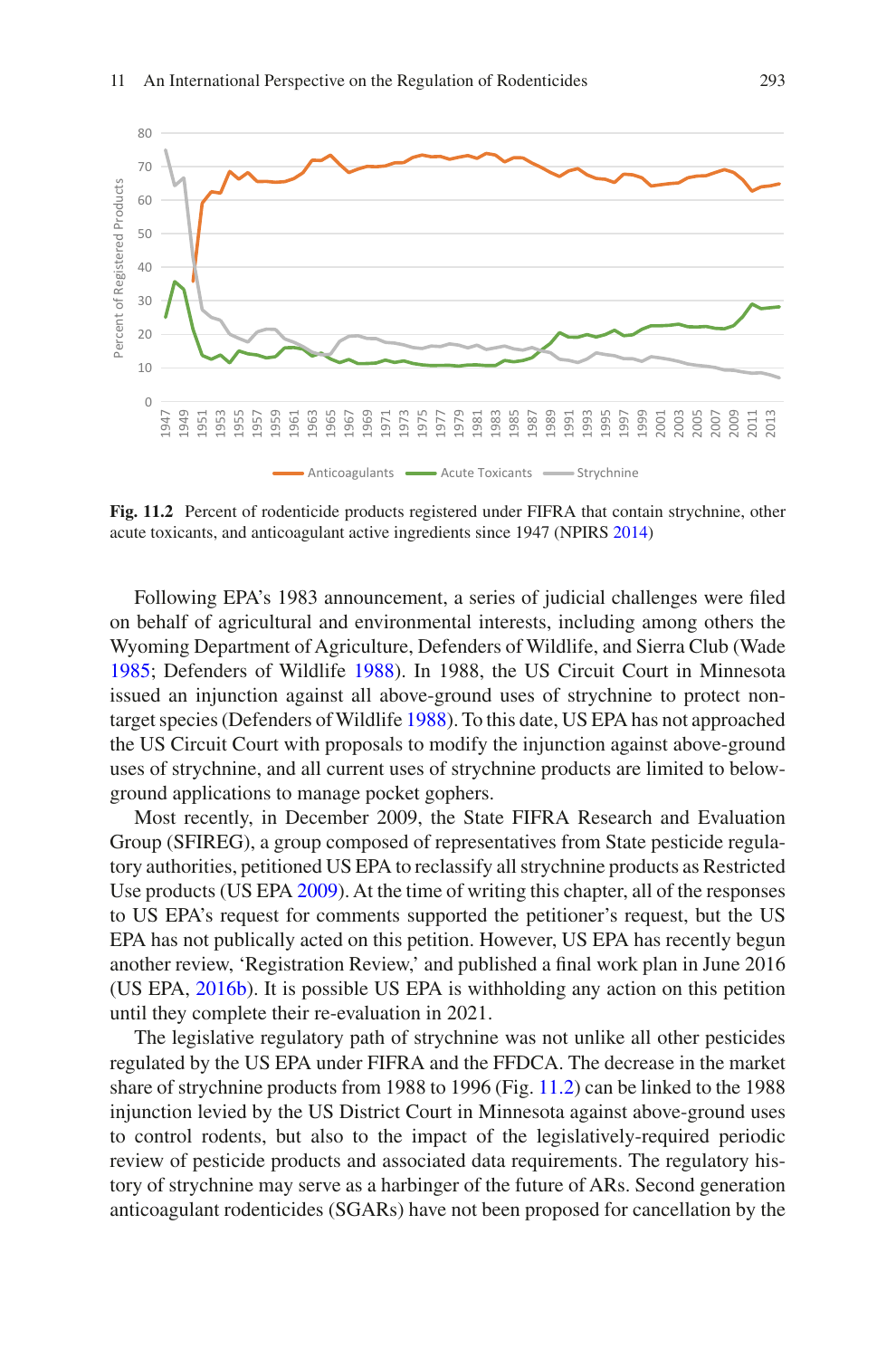US EPA. However, mounting evidence of non-target impacts and the constant public pressure against their continued use may ultimately lead to a shrinking role for them in the future rodenticide market.

## *2.3 Regulatory Implementation Actions on Anticoagulant Rodenticides*

In 1947, US EPA began an aggregate risk and benefit analysis of common AR products in the 1990s. They published their analysis in the Registration Eligibility Decision (RED), Rodenticide Cluster (US EPA 1998). US EPA concluded that all uses of brodifacoum, bromethalin (*not an AR*), and bromadiolone were eligible for registration. Chlorophacinone and diphacinone and its sodium salt, were also suitable for registration, with the exception of some field uses. Pival was ineligible for re-registration because the registrant failed to respond to the Agency's Data Call-in Notice.

For products remaining on the market, US EPA began a two-phase approach to mitigating environmental and human health impacts. Phase One included shortterm mitigation measures such as classification of all tracking powders and field use products as Restricted Use Pesticides, the addition of an indicator dye (later abandoned), new labeling requirements designed to clarify proper placement in and around buildings, and registrants were required to submit annual summaries of accidental poisonings compiled by the American Association of Poison Control Centers. Phase Two was aimed at longer-term risk mitigation measures primarily focused on prompting the rodenticide industry to develop safer application technologies.

While these proposed mitigation measures were playing out between US EPA and industry, US EPA began an in-depth environmental risk assessment of nine active ingredients used in rodenticide products and published their findings in 2004 (Erickson and Urban 2004). This risk assessment advanced US EPA's standard stochastic risk assessment methods to include probabilistic risk assessment techniques. They identified that products containing brodifacoum, difethialone, and zinc phosphide presented the greatest overall hazard to birds and non-target wildlife. In addition, baits formulated with loose grains presented the highest ecological hazard.

In 2008, EPA published a final decision on risk mitigation measures for rodenticide products intended to reduce the potential of accidental exposure in children, companion animals, and environmental risk (Table 11.1, US EPA 2008). The rodenticide industry was given 3 years to comply. Most product manufacturers responded by voluntarily cancelling less profitable products and changing other product formulations and use patterns to comply with the new guidelines. The few registrants who initially challenged US EPA's authority to implement these measures finally complied in 2014 (US EPA 2014). The impact of these mitigation measures can be observed in the slight drop in the number of products containing SGARs beginning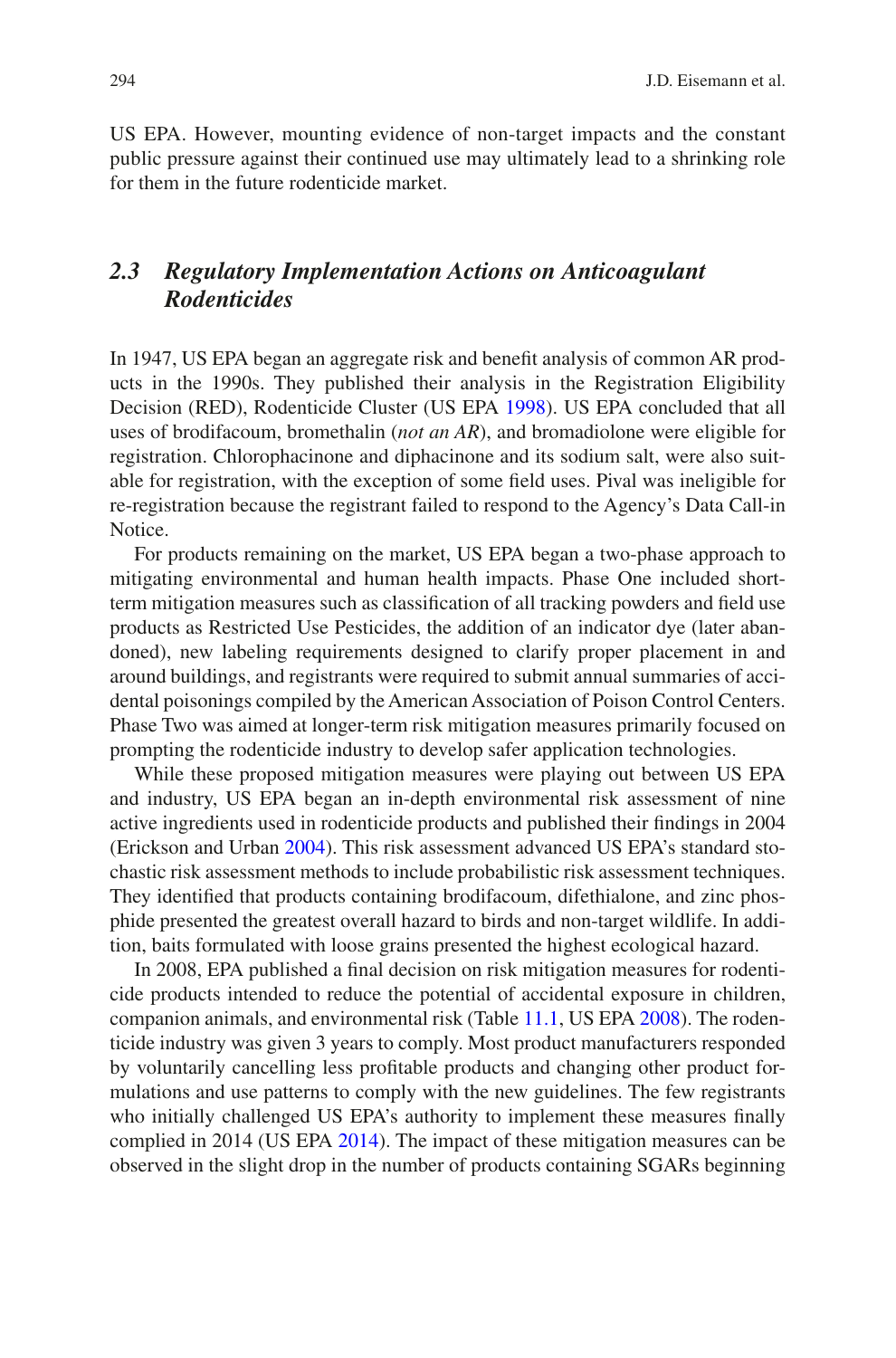| To reduce risk to children                                                                                                                                                                                                                                                                                                                                                                                                         | To reduce risk to non-target birds and Mammals                                                                                                                                                                                                                                                                                                                                                                                                                                                                                                      |
|------------------------------------------------------------------------------------------------------------------------------------------------------------------------------------------------------------------------------------------------------------------------------------------------------------------------------------------------------------------------------------------------------------------------------------|-----------------------------------------------------------------------------------------------------------------------------------------------------------------------------------------------------------------------------------------------------------------------------------------------------------------------------------------------------------------------------------------------------------------------------------------------------------------------------------------------------------------------------------------------------|
| All "consumer size" rodenticide bait<br>products must be sold packaged together<br>with a ready-to-use (prebaited) bait station.<br>Only the active ingredients<br>chlorophacinone, diphacinone, warfarin,<br>bromethalin, cholecalciferol, and zinc<br>phosphide were allowed in consumer sized<br>baits. New bait station design and testing<br>standards were developed and a 4 tier suite<br>of bait stations were identified. | Minimum package size requirements in order to<br>minimize the availability of second-generation<br>anticoagulant products on the general consumer<br>market. Second-generation bait products must be<br>sold in packages that contain $\geq 8$ pounds of bait<br>for products that are labeled for use only inside<br>of and within 50 ft of agricultural buildings and<br>not for use in and around the home. For products<br>intended for use by professional applicators, the<br>minimum permissible amount of bait per<br>package is 16 pounds. |
| Bait stations may be (1) non-refillable<br>(disposable, one-time use stations), or $(2)$<br>refillable (sold with bait refills). Consumer<br>size bait stations was limited to a total of 1<br>pound of bait (initial load and refill<br>combined). Bait refills must be sold with a<br>bait station.                                                                                                                              | Use site restrictions on products containing<br>brodifacoum, difethialone, difenacoum, or<br>bromadialone. Products containing at least 8 but<br>not more than 16 pounds of bait may only be<br>used in and around (within 50 ft) of agricultural<br>buildings (e.g., barns, hen houses), and bear the<br>statement "Do not use this product in homes or<br>other human residences.'                                                                                                                                                                |
| Meal, treated whole-grain, pelleted, and<br>liquid forms of bait were prohibited except<br>in agricultural sites. Bait blocks were the<br>only form of bait approved for consumer<br>size products.                                                                                                                                                                                                                                | Sale and distribution restrictions on products<br>containing brodifacoum, difethialone,<br>difenacoum, or bromadialone such that they can<br>only be sold or distributed in agricultural stores<br>or to Pest Control Operators.                                                                                                                                                                                                                                                                                                                    |
| Below ground uses were excluded from bait<br>station and bait block requirements.                                                                                                                                                                                                                                                                                                                                                  | Bait station required for outdoor above-ground<br>placements of second generation anticoagulants.<br>Tamper resistant bait stations are required if the<br>placement is within reach of pets, domestic<br>animals, non-target wildlife, or children under<br>6 years of age.                                                                                                                                                                                                                                                                        |

Table 11.1 Rodenticide risk mitigation measures enacted by US EPA (US EPA  $2008$ )

in 2008, and a slight increase in the number of registrations of products containing acute toxicants (Fig. 11.3).

In the US, State governments have the right under FIFRA to enact rules and regulations that further restrict the use of pesticide products within their State. California exercised that right in 2014 in an effort to address a state-wide problem of wildlife exposure and poisoning from products containing SGARs. Assembly Bill No. 2657 prohibits the use of brodifacoum, bromadiolone, difenacoum, and difethialone in 'wildlife habitat areas', including state parks, state wildlife management areas, or state conservancy areas. In 2016, Assembly Bill 2596, a far more sweeping prohibition on the use of rodenticides, was introduced into the California Legislature. If passed as proposed, the California Natural Predator Protection Act of 2016 (proposed name) would read as follows *'…the use of any pesticide that contains one or more of the following anticoagulants is prohibited in this state: brodifacoum, bromadiolone, chlorophacinone, cholecalciferol* (not an AR)*, difenacoum, difethialone,*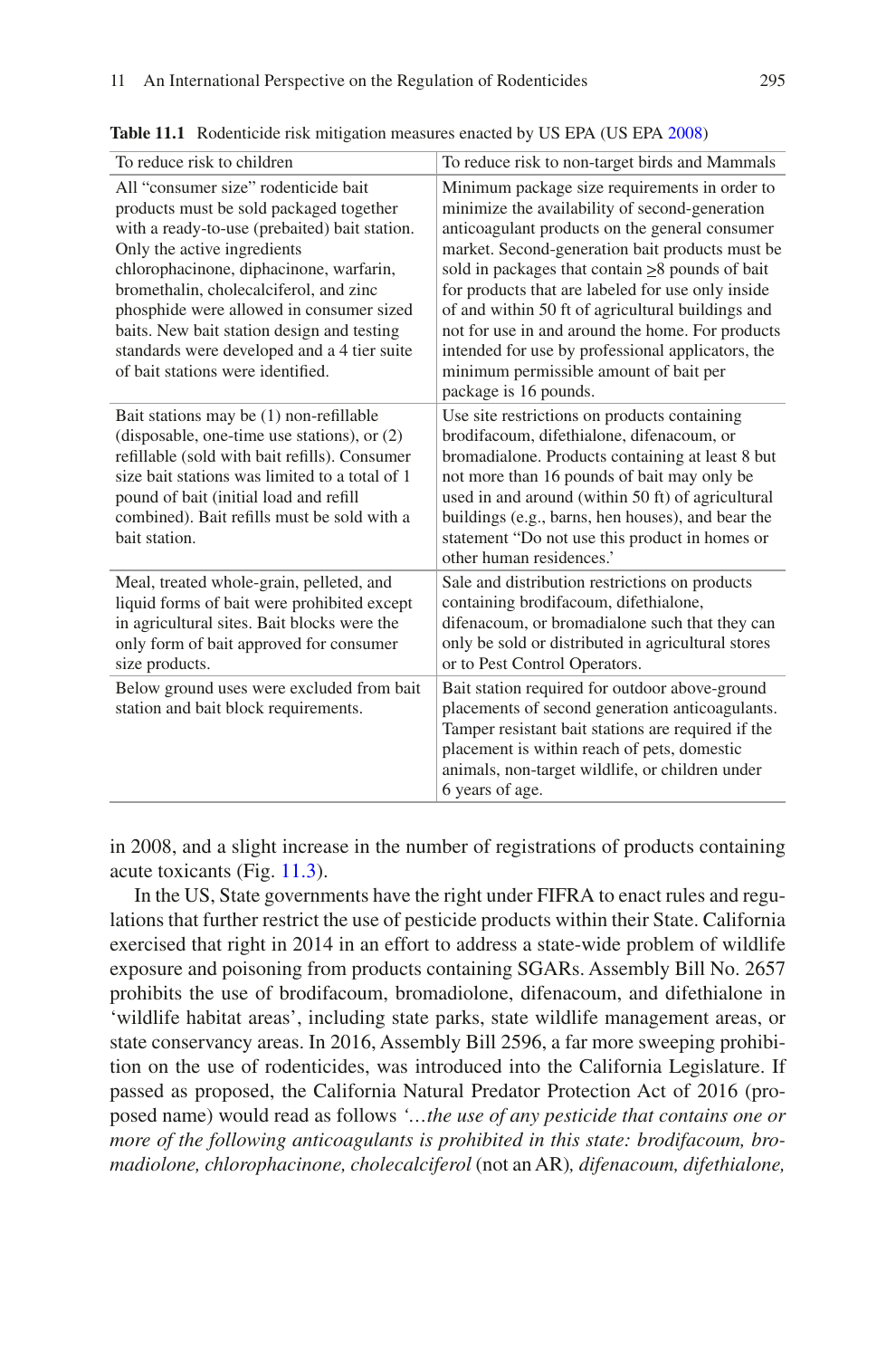

**Fig. 11.3** Percent of rodenticide products registered under FIFRA that contain acute active ingredients and 1st and 2nd generation anticoagulant active ingredients since 1947 (NPIRS 2014)

*diphacinone, warfarin.*' Both California bills exempt agricultural uses of ARs from the prohibitions.

In 2016, US EPA announced their efforts to develop a new web-based system, Bulletins Live 2, which will provide pesticide applicators with guidance on whether the proposed pesticide use is prohibited spatially or temporally because of potential risk to threatened and endangered species (T&E) (US EPA 2016a). Working in conjunction with the U.S. Fish and Wildlife Service, Endangered Species Office, this system will have the benefit of providing species range maps at the township level, perhaps allowing applications in counties where they might have been previously prohibited because previous maps were based on county-level species occurrence. This system might also further to restrict pesticide applications because the ability to respond to changes in known species ranges is much quicker than the old system requiring T&E species prohibitions listed on individual labels. Despite EPA's current efforts, the benefits of this system on a wide-scale will not be realized for years into the future. There are only a limited number of bulletins currently available on the EPA website [\(https://www.epa.gov/endangered-species/endangered-species](https://www.epa.gov/endangered-species/endangered-species-protection-bulletins)[protection-bulletins\)](https://www.epa.gov/endangered-species/endangered-species-protection-bulletins).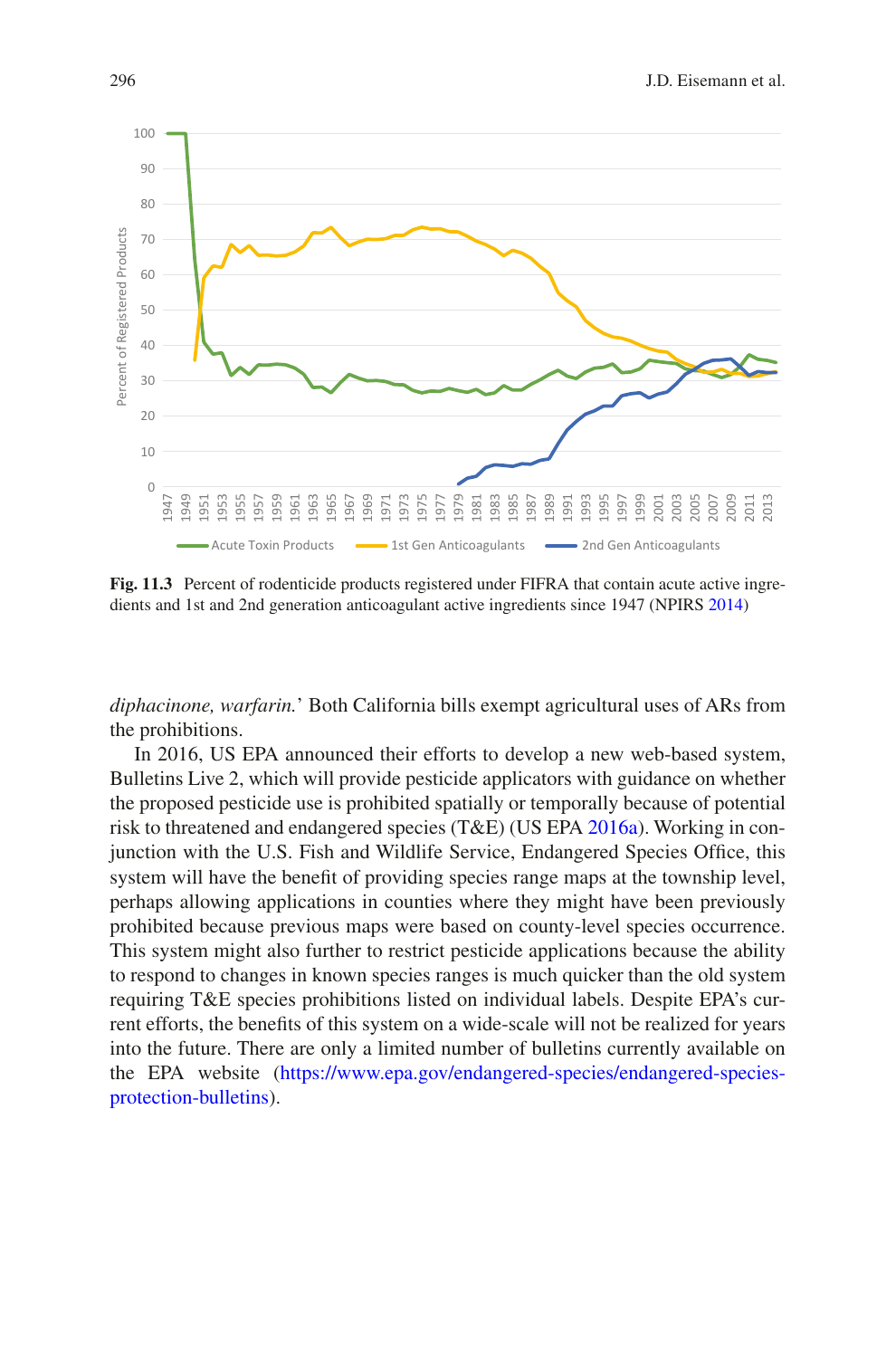#### **3 Anticoagulant Rodenticide Regulation in New Zealand**

## *3.1 The Agricultural Compounds and Veterinary Medicine Act 1997*

Currently, seven AR compounds are registered in NZ as the active ingredient in formulations classed as 'vertebrate toxic agents' (VTAs). A VTA is a subset of 'agricultural compounds' as defined under the Agricultural Compounds and Veterinary Medicines (ACVM) Act 1997 (Public Act 1997 No. 87). The Approvals and ACVM Group sits within the Ministry for Primary Industries and is responsible for developing, implementing and confirming compliance to the NZ approval processes under the ACVM Act, alongside other legislation and amendments. The purpose of the ACVM Act is to prevent or manage risks associated with the use of VTAs, including risks in trade of agricultural produce, public health, animal welfare and agricultural security. In addition, the Act is to ensure that there are no breaches in domestic food residue standards and that there is provision of sufficient consumer information about the VTA products.

Formulations of VTAs are generally trade name products used to kill, control, or limit the viability of vertebrate pests. All VTAs imported, manufactured, sold or used in NZ must be authorized under the ACVM Act and Regulations, under one of three types of authorization: (i) registration of a specific trade name product under section 21 of the ACVM Act, which is essentially an approval to promote, advertise, or sell a VTA, (ii) provisional registration to undertake research to obtain information to determine whether a VTA should be registered, and (iii) approval in special circumstances to allow conditional VTA use without registration or provisional registration.

The New Zealand Ministry for Primary Industries (MPI) is responsible for registration of VTAs, which undergo a technical appraisal and risk assessment of their quality, humaneness (relating to animal welfare) and efficacy. During registration, MPI determines which of three categories apply to a VTA: (i) unrestricted sale and unrestricted use, (ii) restricted sale and unrestricted use, or (iii) restricted sale and restricted use. Unrestricted sale and use VTA products (over-the-counter or OTC) have no restriction on their sale, no expectation of trace-back through the wholesale or retail trade, and no notification or signage requirements around their use. They may be promoted in ways to ensure that potential users are properly informed about the products and used within the conditions of registration. Generally this category includes poisons used in small quantities for domestic, non-commercial pest control and includes a range of first generation AR (FGAR) and SGAR actives. Table 11.2 summarizes the number of products containing ARs as the active agent currently registered in NZ, which includes both restricted and unrestricted products.

The 'restricted sale, unrestricted use' VTA product category requires additional instruction or advice (over and above the label information) at the point-of-sale to ensure that they are used appropriately, which may also entail additional recording of distribution or sales. This group includes some products used for commercial pest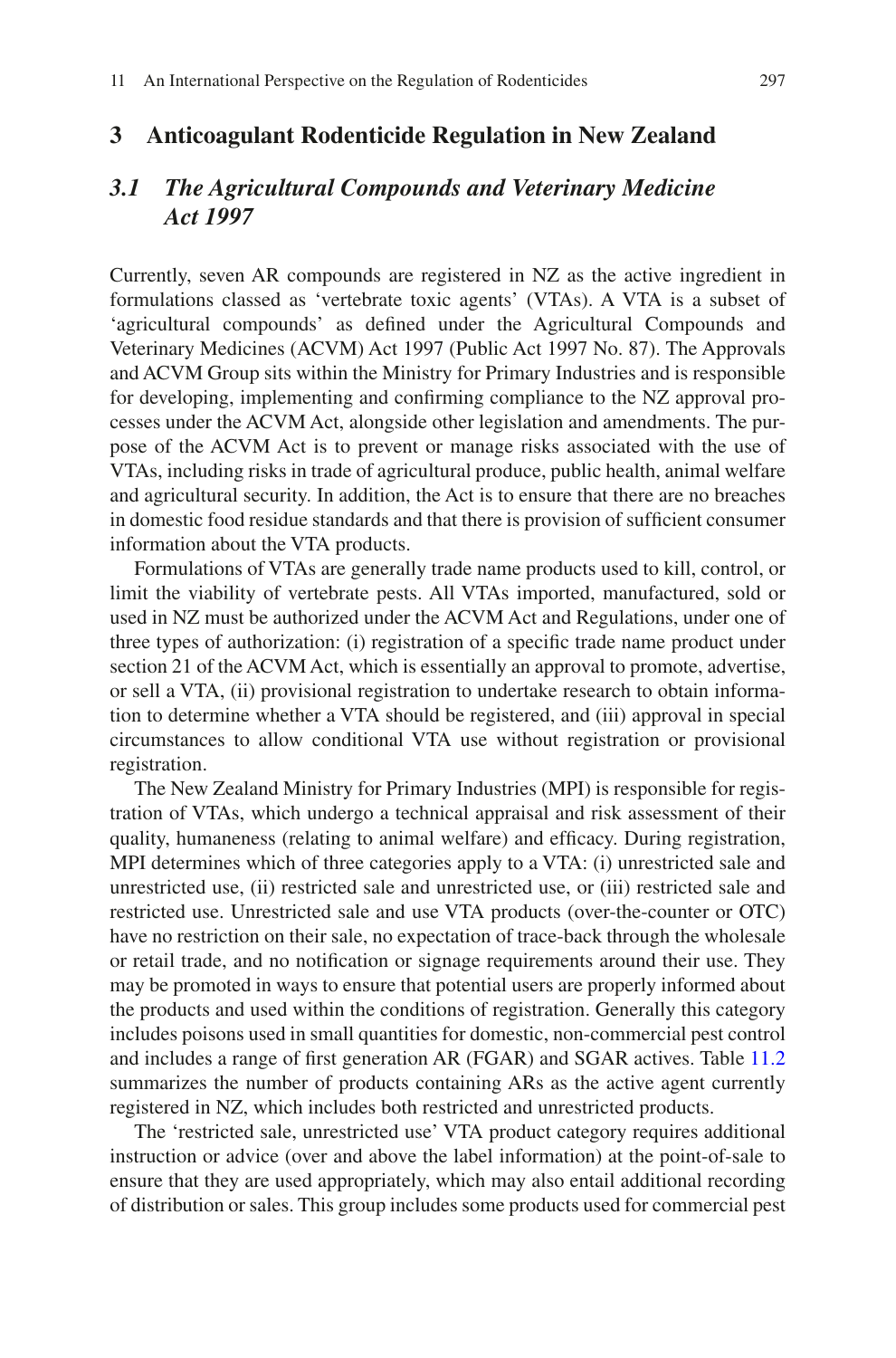|                                 |                   | Number of | First year a product | Most recent year a     |
|---------------------------------|-------------------|-----------|----------------------|------------------------|
| Anticoagulant Active Ingredient |                   | products  | was registered       | product was registered |
| <b>Brodifacoum</b>              | SGAR <sup>a</sup> | 20        | 1996                 | 2016                   |
| <b>Bromadiolone</b>             | <b>SGAR</b>       | 6         | 1981                 | 2013                   |
| Coumatetralyl                   | <b>SGAR</b>       | 3         | 1980                 | 1999                   |
| Difethialone                    | <b>SGAR</b>       | 3         | 2013                 | 2014                   |
| Diphacinone                     | $FGAR^b$          | 8         | 1984                 | 2015                   |
| Flocoumafen                     | <b>SGAR</b>       |           | 2003                 | 2003                   |
| Pindone                         | <b>FGAR</b>       | 4         | 1992                 | 2001                   |
| TOTAL.                          |                   | 45        |                      |                        |

Table 11.2 Anticoagulant compounds that are active agents in currently-registered vertebrate toxic agent formulations, available as products in NZ as of 2016 (MPI 2016).

aSecond Generation Anticoagulant bFirst Generation Anticoagulant

control that can be sold only by persons approved by the ACVM Group. They may be required to maintain records of sale, particularly if it is considered necessary to have a trace-back capability. Users purchasing such products do not have to be approved. 'Restricted sale and use' VTA products have conditions on both sellers and users, whereby both parties need to be approved by the ACVM Group. Restricted sale and use VTA trade name products must not be promoted or advertised.

#### *3.2 The Hazardous Substances and New Organisms Act 2001*

The development of the Hazardous Substances and New Organisms Act 1996 (the HSNO Act) began in 1988 when the Interagency Co-ordinating Committee on Pollution and Hazardous Substances recommended that a new legislative framework for controlling hazardous substances be developed. Previously, chemical and biological products in NZ were regulated under a range of legislation (Thompson 1973). Each piece of legislation was directed towards a particular product type or aspect of its use, e.g. the Pesticides Act 1979, the Animal Remedies Act 1967, the Toxic Substances Act 1979, the Explosives Act 1957, the Plants Act 1970, and the Dangerous Goods Act 1974. One critique was that these statutes were often inconsistent and required implementation by a range of agencies with different regulatory missions (Allen and Clark 2006). In order to implement a more streamlined, betterpractice approach to managing hazardous substances, a "One Act, One Authority" model was agreed upon. The HSNO Act consolidated existing legislation, and the Ministry for the Environment was charged with administering the legislation with support from the newly formed Environmental Risk Management Authority NZ and its operational agency (ERMA NZ). This agency was disestablished on June 30, 2011, and its functions were incorporated into the NZ Environmental Protection Agency (NZ EPA).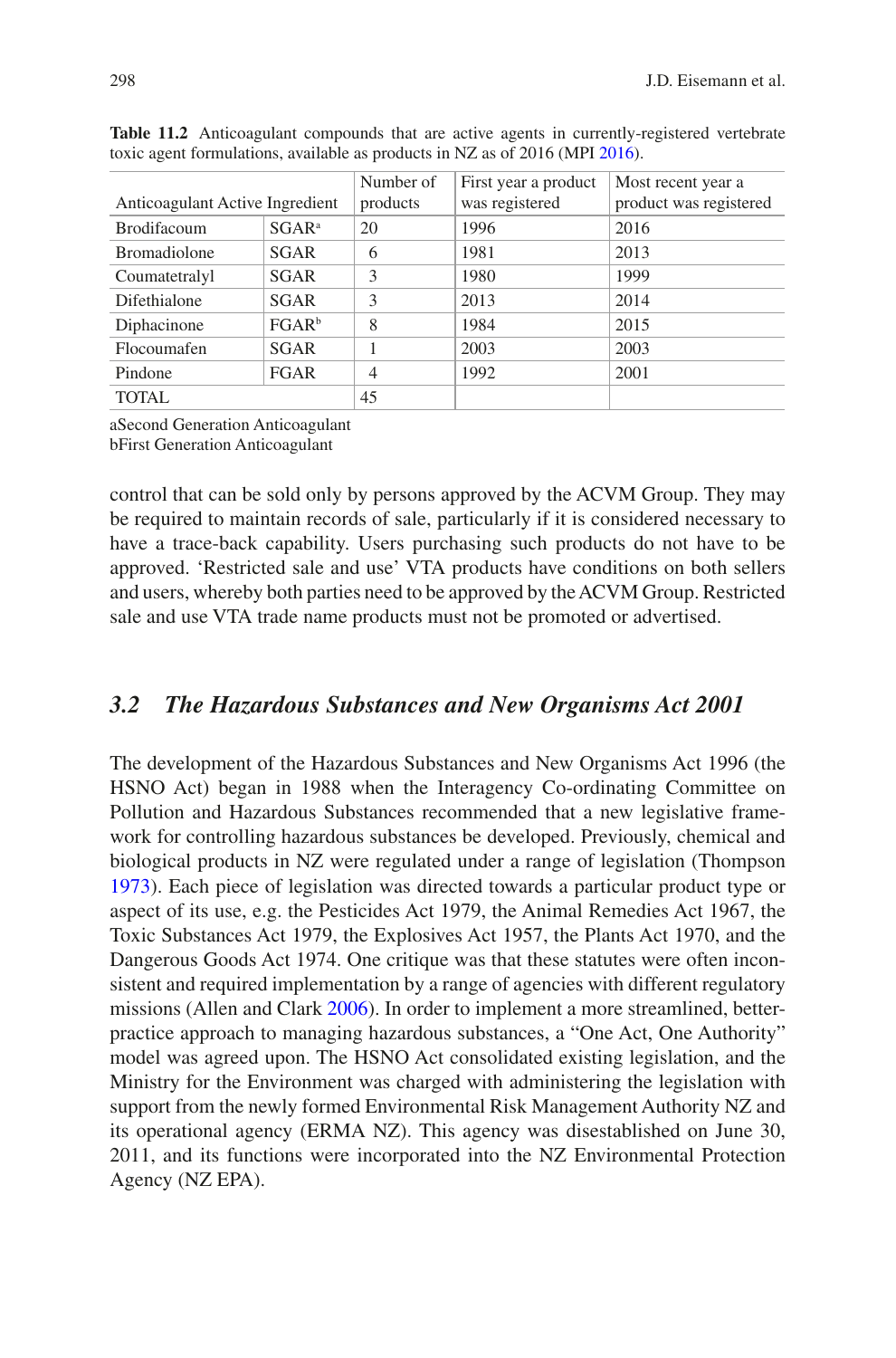The HSNO Act reformed the way that hazardous substances are dealt with in NZ. As part of the consolidation process, all existing hazardous substances were transferred from the multiple-legislation regime. In 1997, the NZ Pesticide Board was still operational (Eason et al. 1997) and considering criteria for reassessment of VTAs registered before 1980 (e.g., sodium fluoroacetate, cyanide, phosphorus, pindone). After a series of transitional provisions to allow for the continued manufacture and importation of products that were legally used in NZ before commencement of new legislation, the HSNO Act came into full effect on July 2, 2001. The HSNO Act aims to prevent, mitigate or otherwise manage the adverse effects that hazardous substances and new organisms pose to the health and safety of people and environmental health, by managing the substances throughout their life cycle (i.e., in respect to manufacture, importation, sale, use and disposal in NZ). A product requires approval under the HSNO Act if it is a substance with one or more hazardous properties that exceeds a prescribed threshold. The definition of substance in this legislation is broad and covers mixtures of chemical and biological compounds such as household detergents, industrial reagents, and agricultural compounds – including ARs and their formulations in bait.

For a substance without a pre-existing approval, the HSNO Act places the onus on the manufacturer or importer to provide sufficient data describing the hazardous properties of their product. It is on this information that a determination is based, as to whether or not a product is hazardous and therefore, requires approval. Once a product is approved, any manufacturer or importer may rely on that approval; an exception to this general rule is where the product is also an innovative agricultural compound or medicine, and this could include some anticoagulant VTAs. Although applicants may identify information submitted in support of an approval application as being confidential, situations may arise where this information can be released to the public.

Section 140 of the HSNO Act provides for regulations to be made to support the implementation of the Act. The most relevant regulations are general sets of regulations that outline the skills and knowledge required to hold office under the HSNO Act, and regulations that classify hazardous substances and set out control mechanisms that must be applied when dealing with these. Other sets of regulations relate to the information requirements that must be used (i.e., labelling, packaging, signage, advertising, documentation and tracking requirements).

Section 78 of the HSNO Act enables the Environmental Protection Agency New Zealand (EPA NZ, previously ERMA) to issue, amend, approve, or revoke an approved code of practice (ACOP) regarding the control of a hazardous substance. This section also gives EPA NZ the ability to approve codes of practice developed by other people if it considers these to be acceptable.

Section 79 of the Act sets out the consultation and notification process that must be undertaken as part of the approval process whereby a HSNO ACOP provides a mechanism to assist people to achieve compliance with the controls set out in the legislation. In the case of ARs, a code of practice has been developed for the broadcast application of a particular formulation of brodifacoum bait for rodent eradication (Anonymous 2006).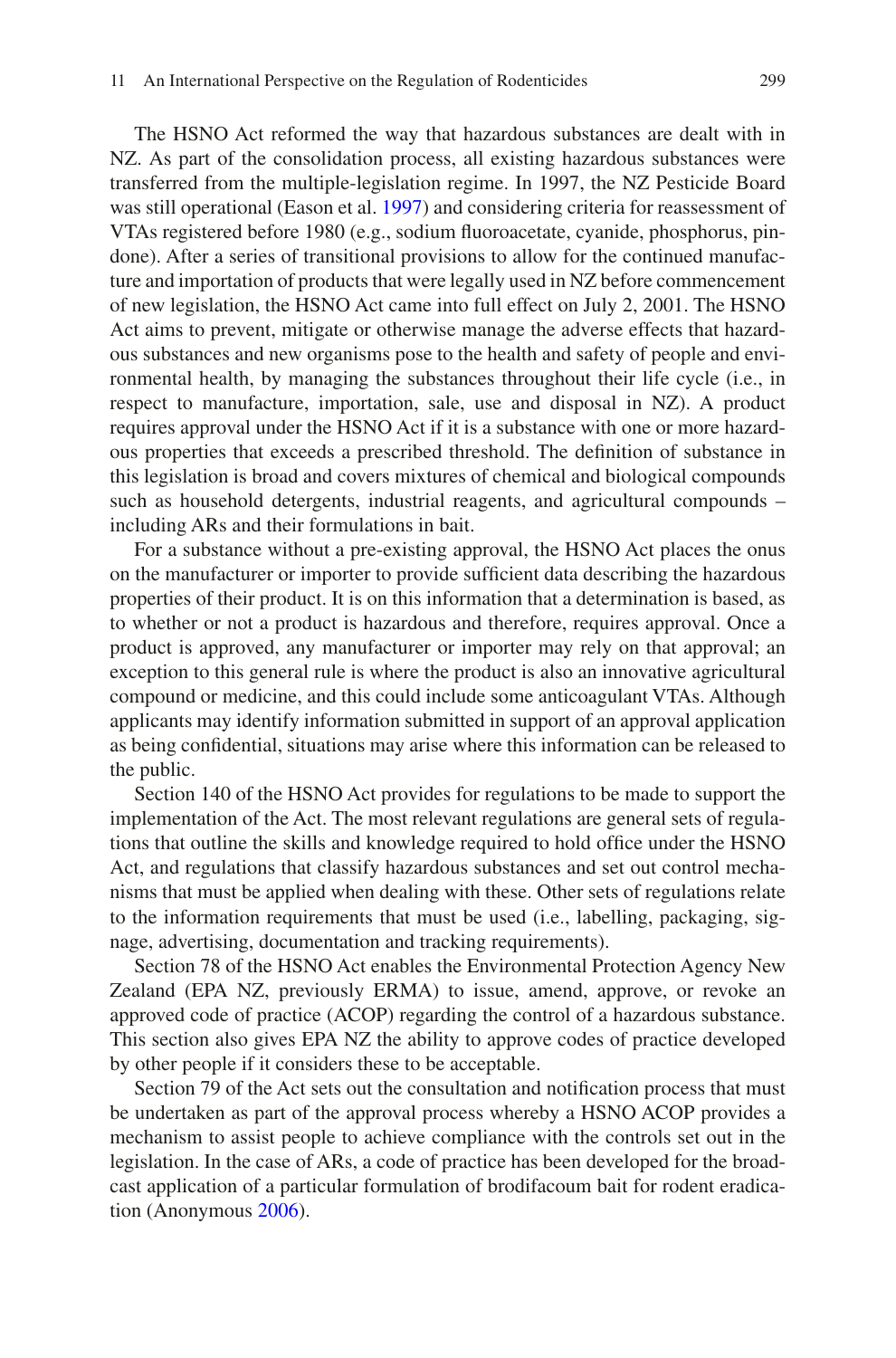#### *3.3 Anticoagulant Rodenticide Use in New Zealand*

As of June 1972, there were 1126 fully registered and 180 provisionally registered products containing agricultural chemicals, of which 11 were classified as rodenticides (Thompson 1973). Warfarin was historically used in NZ for rodent control, with at least two commercial bait formulations registered by the Pesticides Board, but these registrations apparently lapsed in June 2000.

There is no formal reporting information publically available regarding the annual retail sales and quantities of some ARs used for commensal rodent control. Therefore, it is difficult to determine the overall and proportional uses for commensal control by (i) the general public who purchase ARs through various retail outlets, (ii) owners or managers of businesses where there is a formal regulatory mandate for rodent control, or (iii) professional pest control companies that are contracted by private individuals or businesses to undertake rodent control in and around buildings.

All currently-registered ARs in NZ (Table 11.2) target *Rattus norvegicus*, *R. rattus*, *R. exulans* and/or *Mus musculus*, however, brodifacoum formulations are currently also used for brushtail possum (*Trichosurus vulpecula*) management, and pindone formulations for possum and rabbit (*Oryctolagus cuniculus*) management. Neither chlorophacinone nor difenacoum appears to have yet been registered in NZ. In contrast to the USA and EU, there have not been any recent significant changes to the ways in which ARs are registered or regulated in NZ. However, perhaps in response to increased restriction and decreased markets for SGAR products in other places, in the last 4–5 years, there has been a marked flurry of new registrations (Fig. 11.4), such that there are now more products containing SGARs than ever before 'on the books' in NZ .

There are two broad use patterns for ARs in NZ: the control of rodents (rats and/ or mice) living commensally with human habitation ("commensal control") and field application for management of populations of targeted pests (rodents, possums, rabbits). Commensal control is where bait is applied in and around buildings or structures that can harbor rodents including residential households, farm buildings, factories, warehouses, commercial food handling premises, and on boats. The use of over-the-counter ARs, alongside trapping, are probably the most commonly used method for commensal rodent control in NZ, and a variety of bait formulations containing SGARs are widely retailed to general public.

The second broad use pattern of ARs is for 'field control' of pest animals. ARs are generally not applied for arable crop protection in NZ, however, a globally distinctive use pattern covers control of pest animals living in situations removed from human habitation ("field control"), which can include bush/pasture margins, forested areas, dune/coastal areas, conservation estate and offshore islands. Almost exclusively, these aim to protect biodiversity values from the impacts of rats, and other introduced mammals, as predators or competitors of native NZ fauna and flora. They are also to manage possum populations as wildlife vectors of bovine tuberculosis. Perhaps the most notable NZ field use pattern is aerial broadcast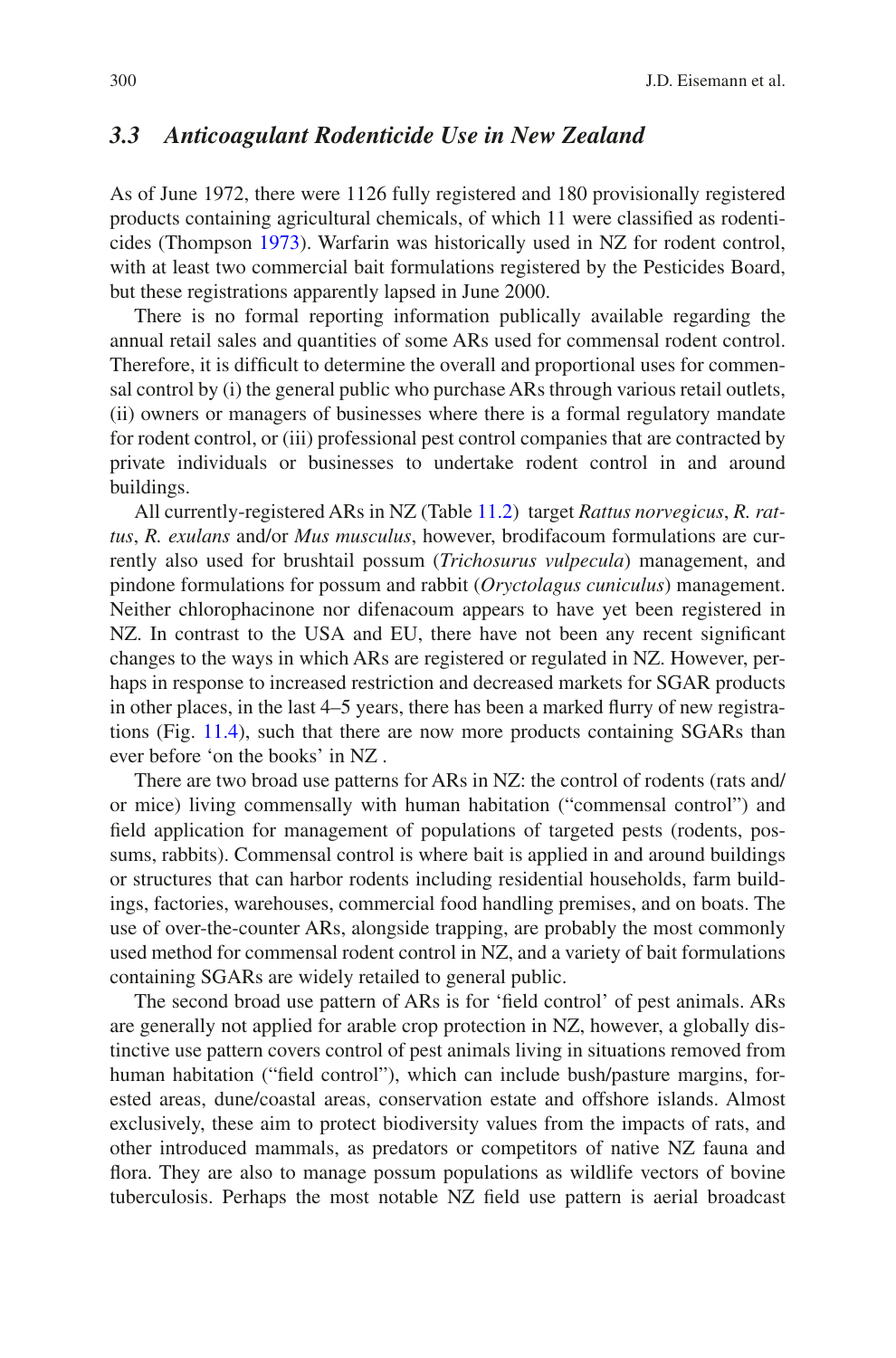

**Fig. 11.4** Numbers of currently registered vertebrate toxic agents in New Zealand containing anticoagulants as actives, showing which year these products were first registered. Does not show discontinued or deregistered vertebrate pesticides (MPI 2016)

application of brodifacoum for control of rodents on non-stocked offshore islands or mainland areas enclosed by an effective pest-proof fence. This usage is strictly limited to the Department of Conservation and authorised persons, subject to a formal Code of Practice (Anonymous 2006). While this is not a frequent use, applications can be on a very large scale to facilitate the eradication of rodents from offshore islands where reinvasion can be prevented (Fisher et al. 2011).

# **4 Regulation of Anticoagulant Rodenticides in the European Union**

Anticoagulant rodenticides are widely used in the EU for rodent pest management. The sale and use of ARs in the EU is regulated under two different legal instruments. Those applied to growing crops are known as 'pesticides' and are subject to regulation under the Plant Protection Products Directive (European Council 1991), and the subsequent implementing Regulation (European Council 2009). Those applied for all other uses, considered to be biocides, are regulated under different legislation, the Biocidal Products Directive, and known as the BPD (European Community 1988). Having two different regulatory procedures for the same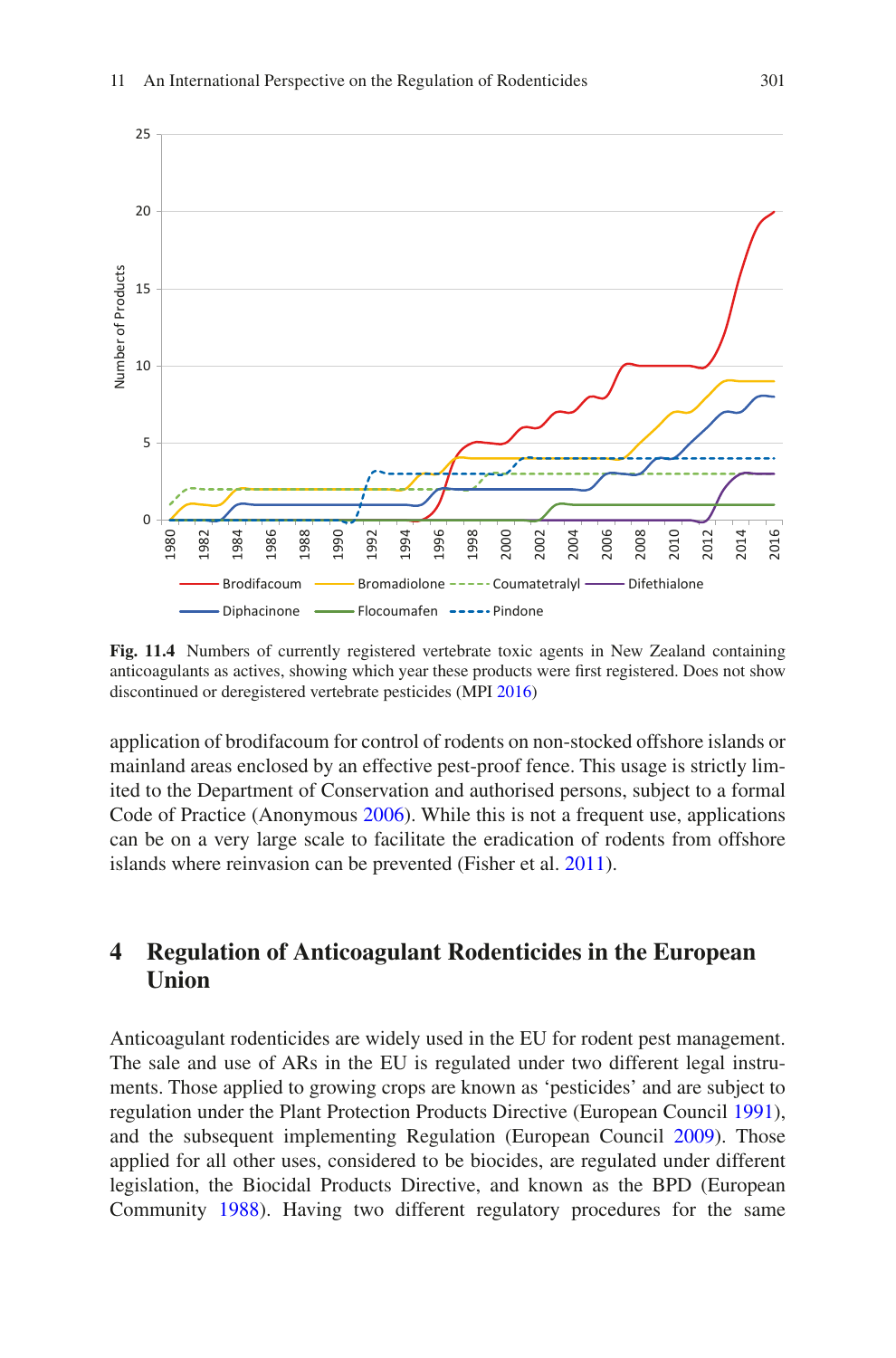substances necessitated a clear dividing line between them to prevent duplication of effort. After considerable consultation and deliberation, the European Commission (the Commission) made this dividing line the 'field gate'. In other words, if ARs are used to protect any crop 'in field', whether the crop is actually growing or stored (e.g., clamps of root vegetables), such uses are considered to be pesticides for crop protection. Any ARs applied beyond the field, and such uses are extremely varied but include the storage of processed agricultural produce within farm buildings, are considered biocides (European Commission 2005, 2015).

Applications of ARs in Europe for plant protection are relatively few. There are several reasons for this. Firstly, rodent pest pressure in European agricultural is somewhat limited, although of course, rodent pest damage to a range of agricultural and forestry crops is well-documented, especially in southern European countries with warmer climates (Buckle and Pelz 2015). The second and probably more important reason for the restricted use of ARs in European crop protection is that mitigation measures are largely unavailable to prevent environmental impacts in these uses (see Chap. 12). The balance between risk and benefit is therefore tilted significantly against such applications when product authorisations are considered by regulators. Hence, by far the greatest quantities of ARs are applied in the EU as biocides to protect human and animal health. The remainder of this section will deal mainly with regulation of such uses.

#### *4.1 The Biocidal Products Directive and Regulation*

Until the development and implementation of the EU's BPD (European Community 1998), the regulation of ARs in Europe was conducted through a series of national statutes and other country-specific legal regulatory instruments. In some countries, such as the UK where the Control of Pesticides Regulation (1986) (COPR) as amended (1997) was in force (Health and Safety Executive 2016), anticoagulants were fully regulated according to strict UK national requirements. In other European countries, Germany for instance, there was little or no formal regulation of rodenticides. This situation underwent fundamental change with the introduction of the BPD, and with the subsequent implementing Regulation, the Biocidal Products Regulation (BPR) (European Union 2012). This regulation encompasses ARs, and a wide range of other common biocides such as insecticides, disinfectants, wood preservatives, and anti-fouling agents, as well as less some less widely-used chemicals, such as embalming fluids, metal-working fluid preservatives, piscicides, and others (Knight and Cook 2002).

One of the principal objectives of the EU is to promote free flow of products and services between Member States (MSs), without the imposition of unnecessary regulatory barriers. Clearly, in terms of the movement and use of ARs across Europe, this requires a common framework of regulation of use practices, product registrations (termed authorisations in the EU) and product labelling. The BPD was developed to provide this framework for chemical biocides. The main, and highly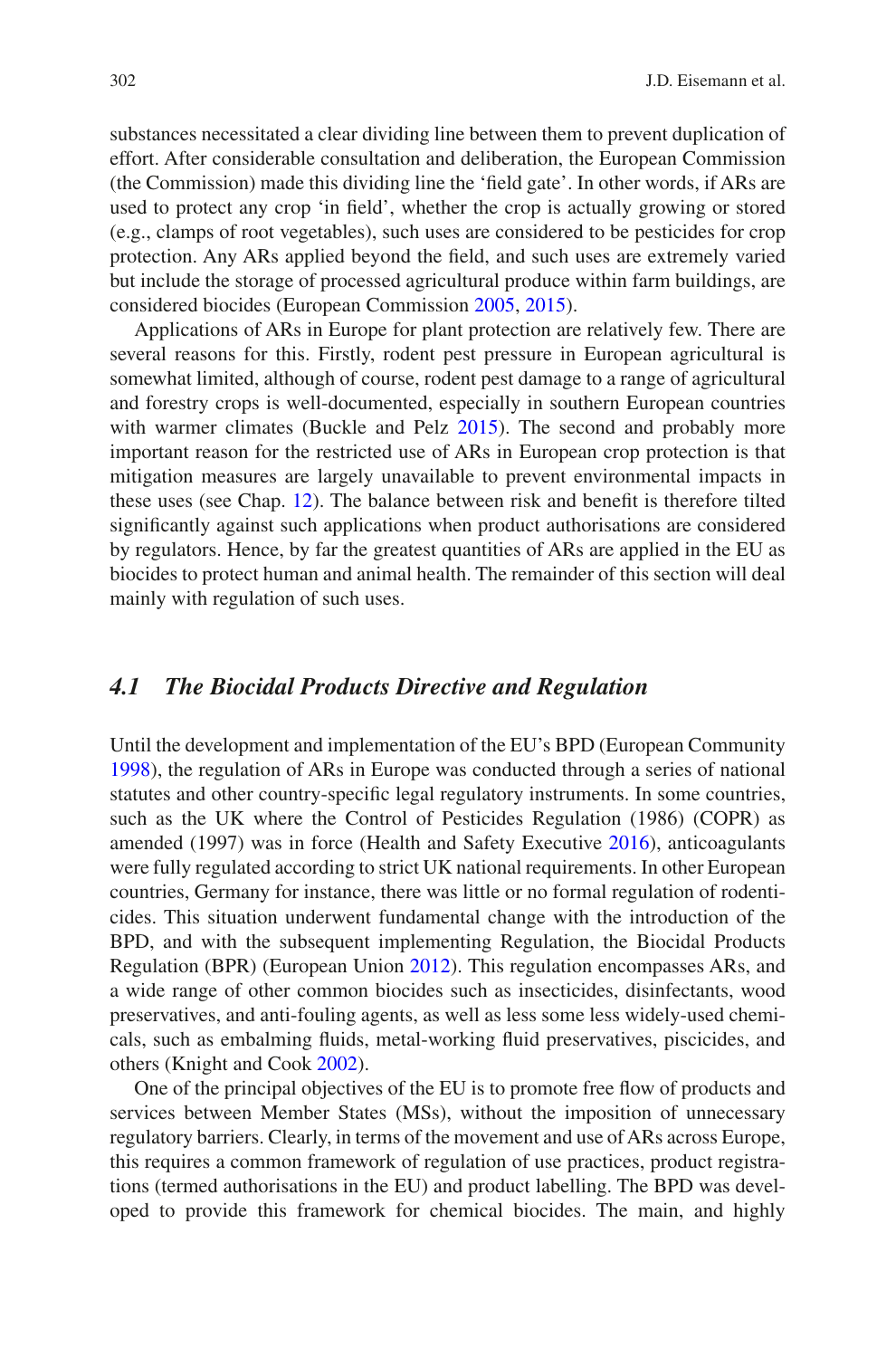laudable, regulatory principle of the BPD was to implement the highest possible standards of protection of human health and the environment (European Community 1998). This is explicit in the eighth of the 'whereas' clauses that conventionally precede all EU Directives, as follows:

*Whereas it is necessary, when biocidal products are being authorised, to make sure that, when properly used for the purpose intended, they are sufficiently effective and have no unacceptable effect on the target organisms such as resistance or unacceptable tolerance, and, in the case of vertebrate animals, unnecessary suffering and pain, and have, in the light of current scientific and technical knowledge, no unacceptable effect on the environment and, in particular, on human or animal health;*

It is apparent from other chapters in this book that all of the issues raised in this clause, including resistance, humaneness, and non-target impacts, are relevant considerations in the regulation of the ARs in Europe and elsewhere.

The aims of the European regulators who framed this Directive are supported by everybody, including country authorities, manufacturers, and users, but the vast cost of delivering them has been almost exclusively borne by the industry that develops and puts ARs and other biocides onto the European market (Buckle 2002). These costs (see Adams 2005) have had a stifling effect on research and innovation, because funds which would have supported new product development have been diverted for two decades into projects aimed at keeping old ones on the market. A key benefit of the BPD/BPR presented to industry, and one keenly sought by the Commission, was reduced regulatory costs resulting from harmonized regulation across the EU. In other words, similar (or even the same) products having the same use patterns and risks, being regulated in a similar way among all EU countries. This benefit has remained almost entirely unrealized because of a failure to agree common regulatory principles affecting ARs among the Member States of the EU (see examples below).

#### *4.2 Operation of the Biocidal Products Directive*

The Commission, the executive body of the European Parliament and Union, is the agency which proposed legislation for regulating biocides and is now charged with implementing decisions of the Parliament in respect of the BPR. However, as with many other European regulatory schemes, implementation 'on the ground' is multilayered and another organization, the European Chemicals Agency (ECHA), manages the technical, scientific and administrative aspects of implementation. It does this by providing guidance to, and in consultation with, MS regulatory authorities, which are called 'Competent Authorities' (CAs). This European system of regulation of biocides was preceded by the implementation of a system with similar aims for the regulation of crop protection chemicals. Therefore, in many respects, the operation of the BPD/BPR is similar to the operation of the Plant Protection Products Directive (PPPD)/Plant Protection Products Regulation (PPPR) which preceded it.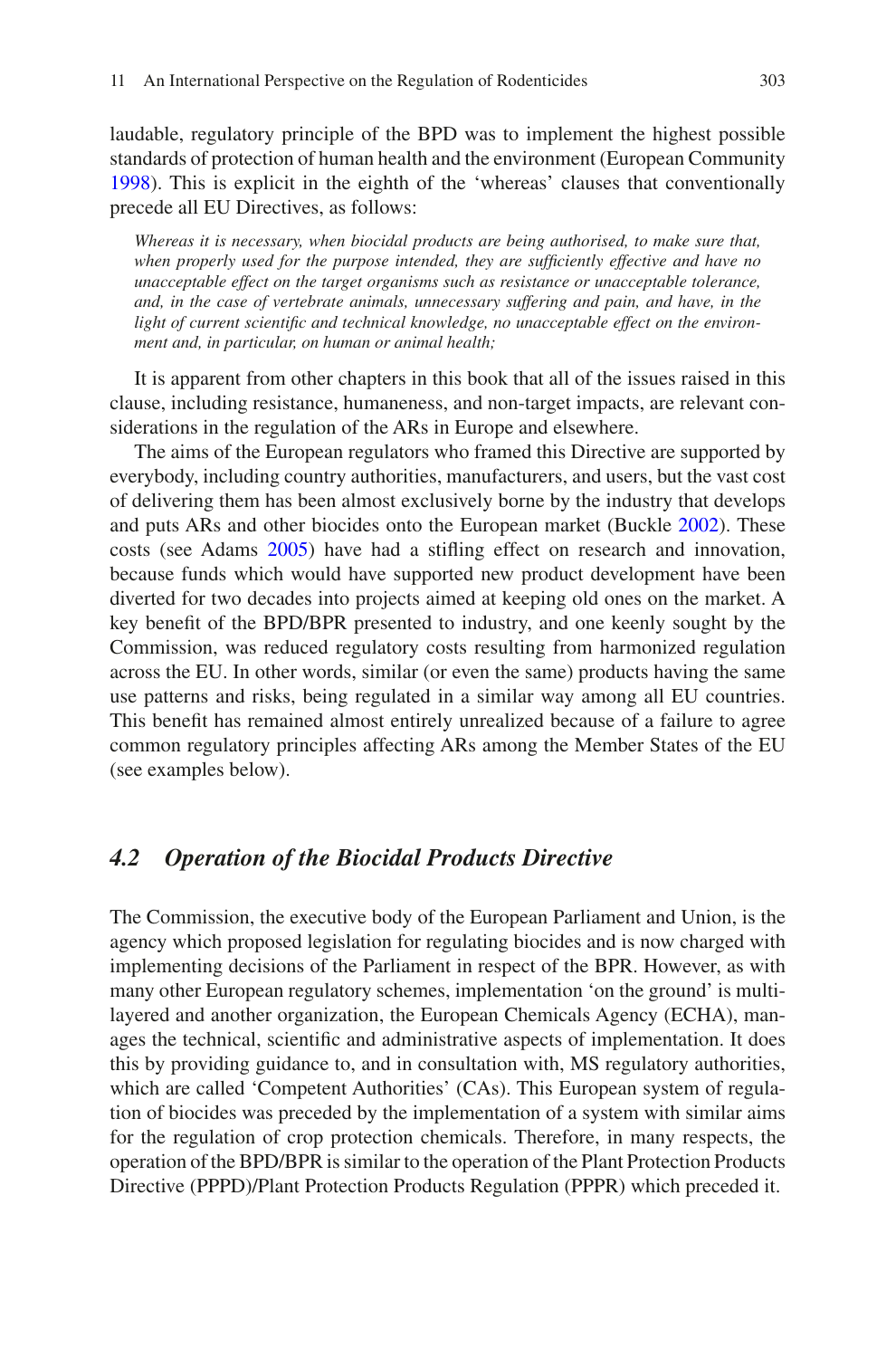Regulatory permission to place a biocidal product on the market in the EU is conducted in two stages. In the first, the properties of active substances and the risks of their applications are assessed. This is done by the presentation to the Commission, by a manufacturer of an active substance, of a dossier of studies that addresses a required list of chemical, toxicological, and environmental 'end points', which are set out at Annex II of the BPR (European Union 2012). The method of dossier submission is via an electronic portal operated through the ECHA website called the Register for Biocidal Products (R4BP), now in its third version R4BP3.

The initial assessment of the dossier is conducted by the CA of a Member State nominated by ECHA – the evaluating Member State (eMS or eCA). The eMS completes a draft Assessment Report and publishes its conclusions within a year, which, after a permitted 30-day period for comment by the applicant, is submitted to the ECHA Biocidal Products Committee (BPC) for peer review. This review provides a 270-day period for comment and amendment of the eMS's draft Assessment Report and its conclusions by the CAs of all other EU Member States. The final Assessment Report is completed by the Biocidal Products committee (BPC) of ECHA and an opinion submitted to the Commission for a decision on the approval of the active substance. The cost of these procedures, borne by the applicant, vary depending on the nature and scope of the dossier and the cost to the manufacturer of the services provided by the eMS, but are in the range  $\epsilon$ 100 k to  $\epsilon$ 500 k (~US \$113,000 to \$565,4000) to per active substance, with additional fees payable to ECHA (European Union 2013). This process results in the addition of the active substance to the Commission's list of approved active substances.

Article 5 of the BPR makes provision for active substances to be refused approval if they possess one or more of the properties listed in it as 'exclusion criteria'. This is the case for the ARs, because they are considered to be both toxic to reproduction and are named potential PBTs (persistent, bio-accumulative, and toxic). However, provisions exists for the derogation of exclusion if "*the active substance is essential to prevent or control a serious danger to human health, animal health or the environment*" or "*not approving the active substance would have a disproportionate negative impact on society when compared with the risk to human health, animal health or the environment arising from the use of the substance*." One or both of these derogations are considered to apply to ARs, and they have been approved for use throughout the EU. Nevertheless, when such derogations are invoked, active substances to which they are applied are named 'candidates for substitution'. These are then approved only for 5 years (instead of the usual ten) and are subject to a review process every 5 years, which involves a public consultation. The public consultation on ARs conducted by ECHA at the first renewal of these active substances (i.e., 5 years after first approval) has just closed at time of writing. The consultation is carried out to determine whether equally effective and safer alternatives to the candidates for substitution have become available. As there are none, ECHA has come to the conclusion that all AR active substance approvals will be renewed for a further 5 years.

A second and different regulatory procedure is applied to the assessment of products containing approved active substances – with further substantial fees in the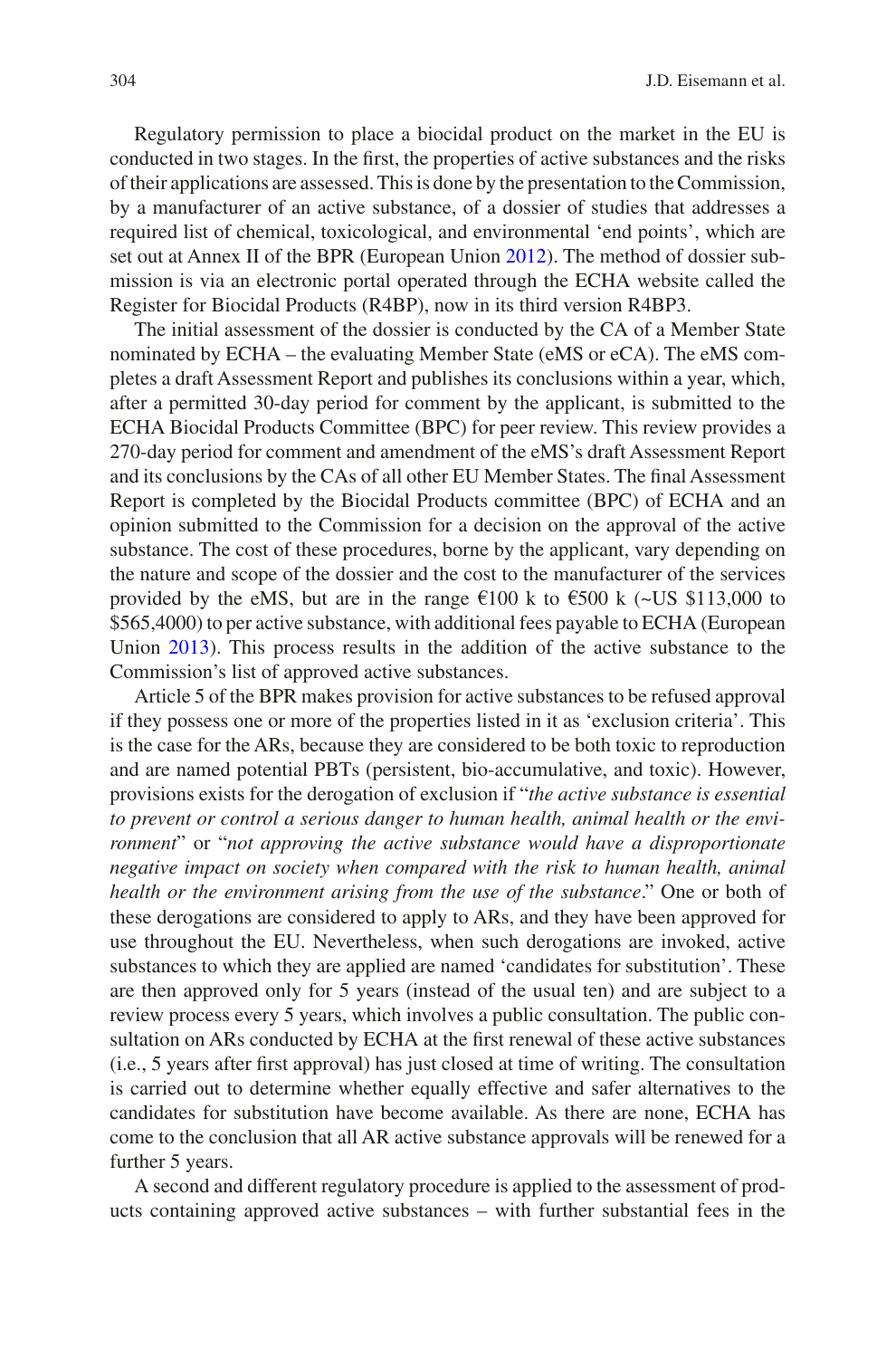region of  $\epsilon$ 100 k (~US \$113,000) per biocidal product payable to MS bodies that conduct assessments. If an applicant wishes to sell a product in only one MS, an application for authorization of the product is made to the MS in question. Once again, a dossier of studies elucidating product chemistry, toxicology, and environmental effect is submitted via R4BP3. The assessment must be completed by the MS CA within 1 year. A further provision for 'candidates for substitution' is applied at this point, the procedure of 'comparative assessment' (see Article 28 of the BPR). In the case of applications for the authorization of products containing active substances that are candidates for substitution, the MS CA must conduct an assessment to determine "*If there is already an authorised product, which is sufficiently effective, presents no other significant economic or practical disadvantages and does not affect the occurrence of resistance in the target organism, the new product will be restricted or prohibited*." Once again, these provisions, of course, apply to ARs. Comparative assessment (European Commission 2016a) is a new and as yet, untested regulatory procedure, and there is much uncertainty about how it is to be implemented by the Commission and MSs. It seems to be a global regulatory 'first', wherein a product is considered by regulators to be both effective and safe, and with a full supporting dossier of regulatory studies obtained by a manufacturer at considerable cost, is denied access to the market because an assessment is made that an alternative is equally effective and safer. Both of these concepts are notoriously difficult to quantify with precision, and the provision for comparative assessment seems ripe for legal challenge.

Application for product authorization in only one EU MS is rare. This is because it is an important purpose of the BPR is to expedite movement of products throughout the EU and to harmonize the regulation of ARs among MSs, thereby, reducing costs for manufacturers and users. The procedure of 'mutual recognition' is intended to facilitate this process. In this mechanism, an initial application is made to a single MS, called the reference Member State (rMS), which conducts an initial assessment of the submitted product regulatory dossier. When the rMS has granted an authorization, the applicant notifies the CAs of all other MSs (called concerned Member States, cMS) where authorizations are required. These cMSs must either grant or deny authorization within 5 months, without the need for any detailed examination of the product dossier. If one or more cMS is not prepared to issue authorization under mutual recognition, the dossier is referred for decision to an ECHA coordination group, comprised of representatives of MS CAs, which must reach a decision within 60 days. If this fails, the final arbiter is the Commission.

In practice, it is rare indeed for any of these required time-scales to be achieved by the Commission and MS CAs. It is equally rare for a cMS to issue an authorization by mutual recognition without recourse to the original product dossier and more detailed consideration of the product in question in the context of national priorities. Therefore, once again, a key purpose of the BPR is not achieved. Indeed, far from resulting in harmonized product use patterns and product labels across the EU, the implementation of the BPR seems to have crystalized the different regulatory approaches, and concerns, among the countries involved. No attempt will be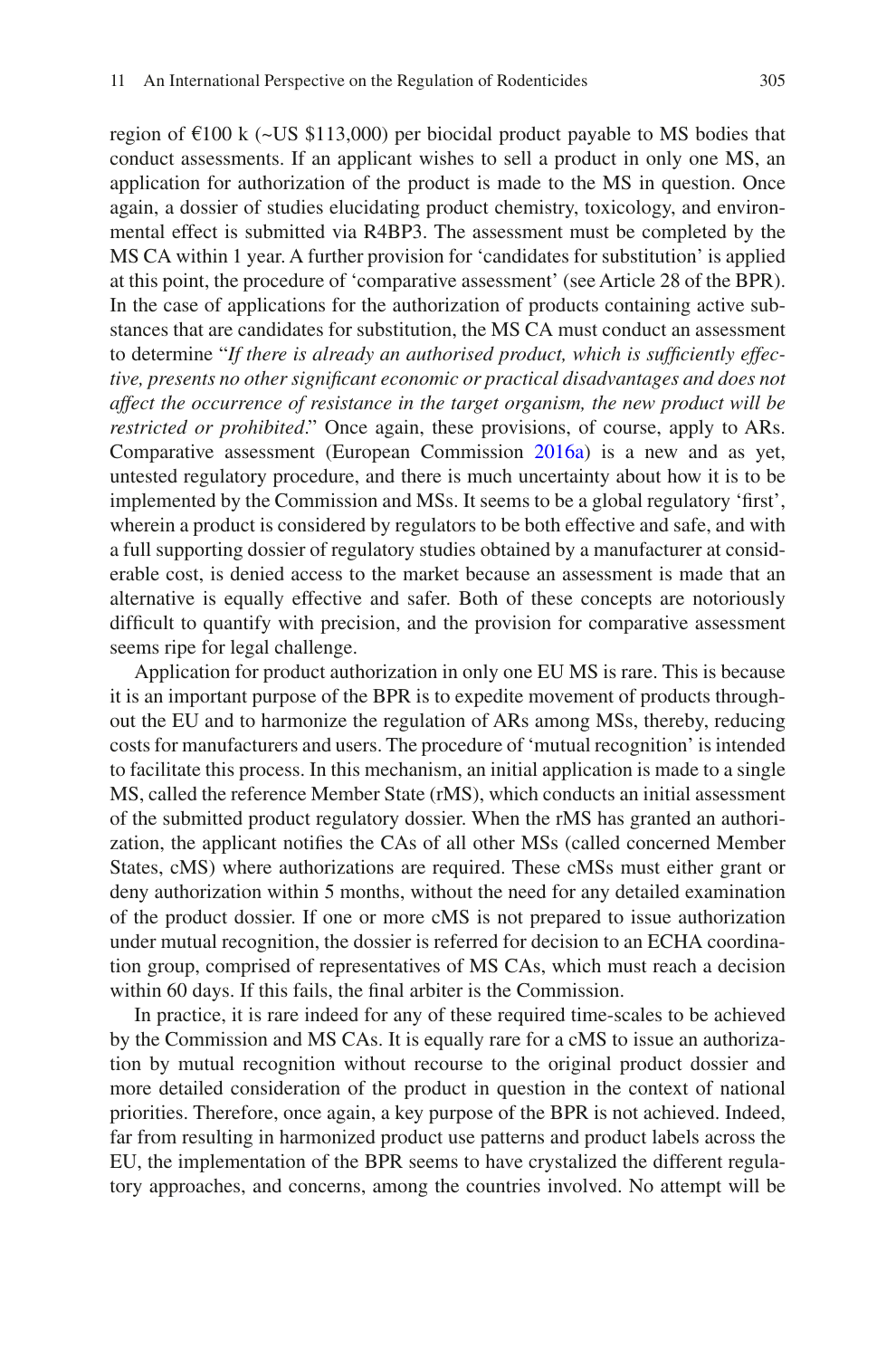made here to summarize the status of AR regulation in each EU MS because these are highly varied and constantly changing, but here are a few examples:

- In some countries, particularly in Germany, Holland, Belgium and Scandinavian MSs, second-generation anticoagulants cannot be sold to and used by amateurs (see Chap. 12 for definitions of user groups) – even in the small packs that have been previously available to them for decades. (A similar restriction has been recently been imposed on amateur in the US by the US EPA.) In others, particularly in the UK and countries of southern Europe, such products remain available to amateurs because these MSs consider that effective rodenticides must be available to the public to protect their health and well-being. Products, pests, and use patterns are identical, but regulatory approaches of the MS CAs differ completely when weighing the balance between public health and environmental risk.
- Products containing bromadiolone have been removed from the market in the Netherlands after the publication of a report that resistance to this active substance occurs in some parts of the country (Meerburg et al. 2014). However, a survey of anticoagulant resistance among house mice in Germany (Pelz et al. 2012) has found resistance to the first-generation anticoagulants in 24 out of 25 sites examined. In spite of this conclusive evidence of widespread resistance, the German CA has introduced a regulatory scheme in which only the widelyresisted FGARs are to be made available to amateurs for mouse control.
- Because of the widespread resistance in UK Norway rats to difenacoum and bromadiolone (Buckle 2013), the CA (the Health and Safety Executive) has just removed a 30-year-old ban on the use of resistance-breaking products based on brodifacoum and flocoumafen outside buildings; thus, permitting them to be used for the first time for the control of rat infestations. However, the regulatory authorities of several Nordic countries are now introducing just such a ban on the use of these products outdoors.
- The most common pattern of use of all ARs in the EU is "in and around buildings," and there is a sensible definition of this pattern of use provided by the EC (European Commission 2009), which permits AR application wherever rats infesting buildings are found to live, both indoors and out. However, this has not prevented MSs from ignoring this definition and introducing their own. For example, in Spain, AR application 'around' a building is permitted only up to 2 m from the walls of the building. Thus, control action cannot be taken at the site of infestations and, instead, practitioners are permitted to apply bait only within 2 m of the facility to which they are trying to prevent rodent ingress.

The European Commission attempted to reassert harmony into this disparity by employing a group of EU government and academic experts to assess and report on effective and proportionate risk mitigation measures for ARs (Berny et al. 2014). However, there is little sign that this initiative has had any effect on the differing regulatory perspectives of the EU MS CAs to the ARs.

The processes of implementation of the BPR are described in more detail on the website of ECHA [\(http://echa.europa.eu/\)](http://echa.europa.eu/). There is also a particularly useful series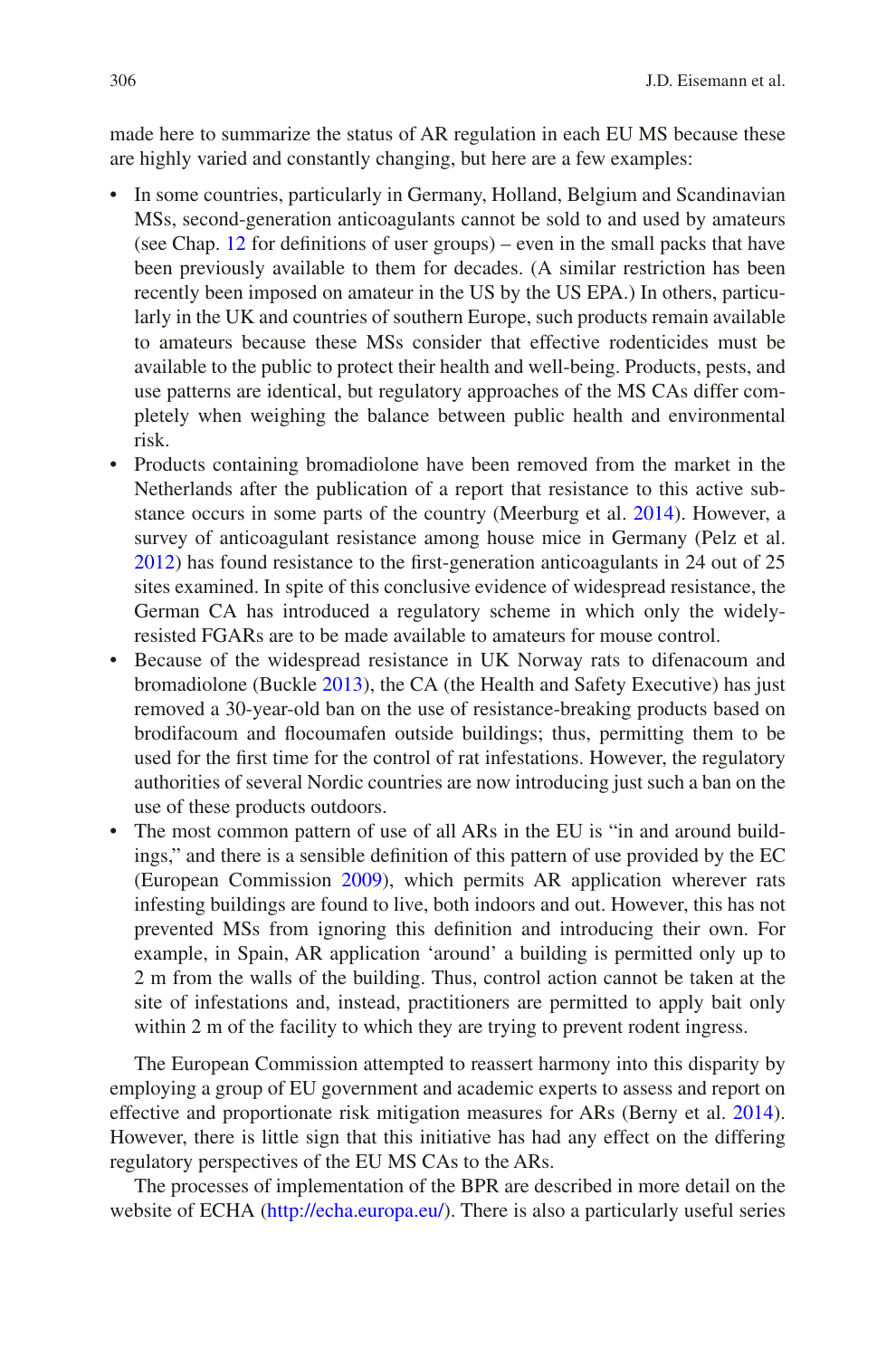of web-pages at the website of the UK CA, the Health and Safety Executive ([http://](http://www.hse.gov.uk/biocides/index.htm) [www.hse.gov.uk/biocides/index.htm\)](http://www.hse.gov.uk/biocides/index.htm).

#### *4.3 Consequences of the BPD/BPR and Streamlining*

There is little doubt that the implementation of the BPD and BPR has placed a massive strain on the regulatory resources of the European MSs. Staff members of MS CAs have to take on an additional workload and travel to cover European responsibilities in addition to ongoing national duties. However, an initial lack of resources within the CAs of many (if not all) EU MSs, only now slowly being remedied, has resulted in implementation time-tables for the BPD, and latterly the BPR, being set back on numerous occasions. The time-table for BPR implementation is now running about 10 years behind that originally envisaged.

Two novel procedures have been implemented to streamline the process and to save the resources of regulators and manufacturers alike. The first is a process called 'Union Authorisation' (UA). This is now intended to provide an element of harmonization that has not been delivered by the process of mutual recognition. To achieve a UA, an applicant must again engage first with an rMS designated by ECHA. However, the procedure of mutual recognition (i.e., national recognition of the rMS authorization by other MSs) is replaced by Union-wide authorization granted by ECHA and the European Commission. The mechanism used by ECHA for granting UAs is through the BPC and similar to the one applied for active substances (see above). This approach is generally welcomed by manufacturers, although national CAs are wary of it, as they lose the power to determine what biocides are used in their territories.

A second attempt at streamlining is provided by the 'Biocidal Product Family' (BPF) concept. In this, a manufacturer submits a dossier of information and obtains an authorization for a 'frame formulation'. This is a generalized formulation containing a series of specified components, which may itself never be sold. Several, or indeed many products, can then be put on the market under the initial authorization as long as data is provided to show any variations from the frame formulation meet specified narrow guidelines with respect to any differences, and present risks that are lower than those of the frame formulation itself. Once again, this innovation is welcomed by manufacturers but it remains to be seen if its implementation by MS CAs will meet its objectives of reducing regulatory workload and providing enhanced protection of human health and the environment.

A series of studies of the impacts of these regulatory instruments on the availability of biocidal products and on product innovation has been carried out both by the Commission and by industry. The most recent, conducted by the International Association for Soaps, Detergents and Maintenance Products (A.I.S.E.) and the European Biocidal Products Forum of the Confederation of European Chemical Manufacturers (Cefic), has shown that a predicted 25% of all existing biocidal products will leave the market in the coming years (AISE/EBPF 2015).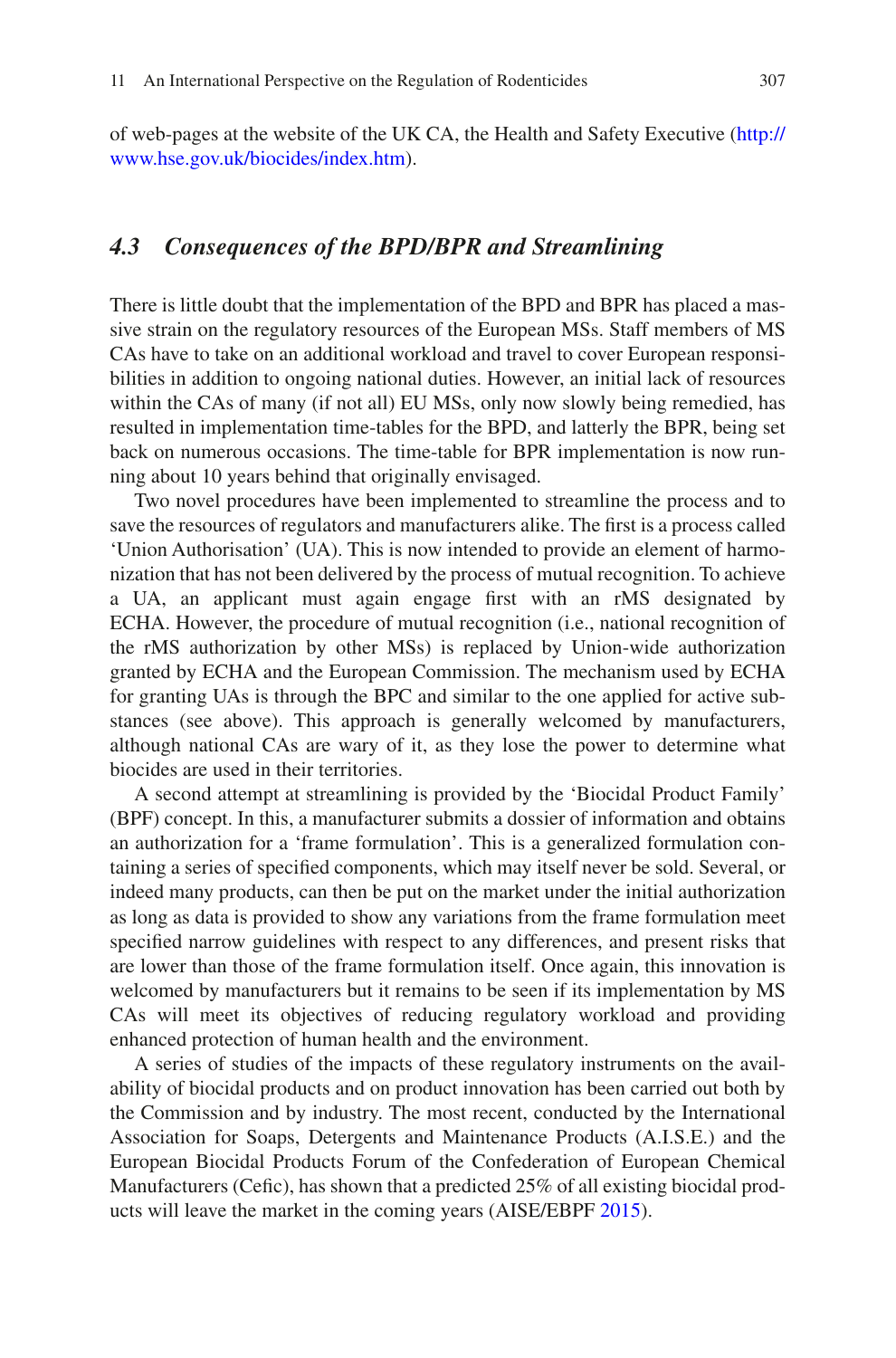Although it is impossible to quantify, the effect of these regulations on industry innovation has been considerable. Budgets that would have been committed to the development of novel active substances and new biocidal products have instead been spent to keep existing products on the market (AISE/EBPF 2015). The stated objectives of the BPD/BPR are laudable, namely the harmonization of biocidal product authorization across the countries of the EU and, thereby, the enhanced protection of human health and the environment. However, 17 years after the publication of the BPD, and with vast resources of time and money already expended, it is can be said, with reasonable confidence, that these objectives are far from being fully achieved.

#### *4.4 Decision of the ECHA Risk Assessment Committee on ARs*

A recent decision made by ECHA's Risk Assessment Committee (RAC) looks set to alter radically the regulatory landscape for ARs in the EU. RAC has decided to classify all ARs as "toxic to reproduction" (European Commission 2016b). This decision has been made on the basis that all ARs are analogous to warfarin, a known teratogen, and in spite the fact that toxicological studies on all other ARs show little evidence of teratology. Nevertheless, a Specific Concentration Limit (SCL) has been set at 30 ppm for all AR active substances, and products containing them at greater concentrations must carry an appropriate label statement. EU regulation prevents any products so labelled from being sold to, and used by, amateurs and, at first, this was thought to be the main regulatory effect. However, further consideration has found that some professionals may not wish to use these products, and their customers may not want them deployed on their premises, especially where there is general public access. It seems likely, therefore, that there will be a shift from 50 ppm to <30 ppm concentration in many SGAR products, with possible effects on product efficacy and resistance development. Effective FGAR products are implausible with active ingredient concentrations <30 ppm, and the place of this group of substances in the EU rodenticides market seems increasingly tenuous.

#### *4.5 The Plant Protection Products Directive and Regulation*

The general statement that rodent depredations of growing crops in the EU are seldom of great financial consequence is undoubtedly true (Buckle and Pelz 2015), although this is no consolation to those farmers and growers who occasionally do, indeed, sustain severe damage to their valuable crops and produce. In particular, damage to grassland and fodder in some parts of eastern France and Switzerland may be catastrophic during the periodic cyclical fluctuations of some vole species. Severe damage is also reported in young forestry plantations in the countries of Fennoscandia and in fruit orchards across continental Europe. There are also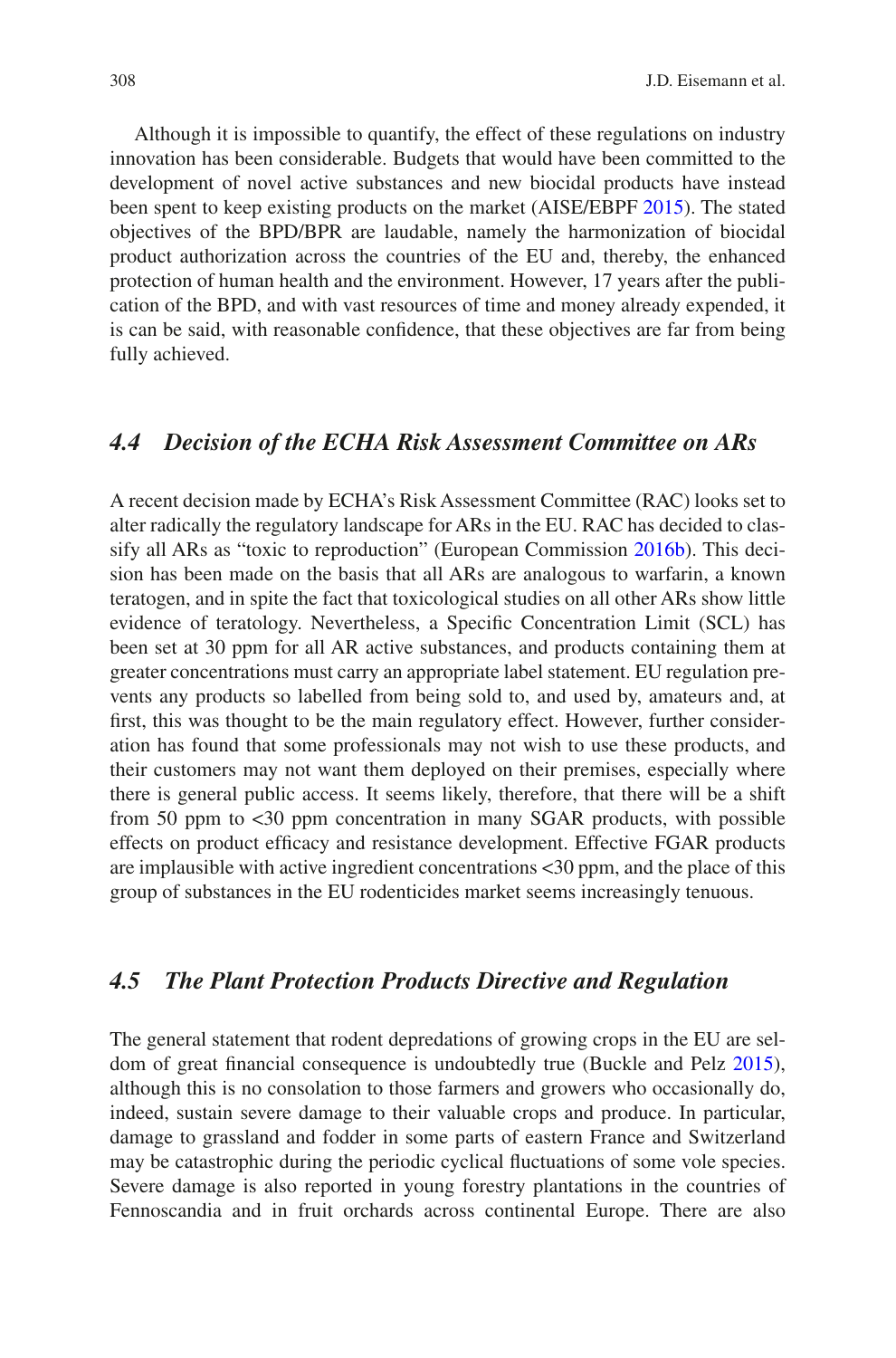cyclical outbreaks of damage by voles to fruit, cereal and fodder crops across Europe, from Portugal in the west to the countries of the former Yugoslavia in the east.

The use of rodenticides for crop protection, however, brings risks in addition to those presented by rodenticides used as biocides. In particular, when ARs are applied for the protection of broad-acre, orchard and forestry crops, risks to wildlife and the wider environment, particularly potential contamination of soil and water, are of special concern. This is because crop protection application methods do not confine rodenticides to protected bait stations and rodenticide baits that are not consumed by target rodents cannot easily be retrieved (see Chaps. 2 and 12). Furthermore, it is axiomatic that populations of a wide range of wildlife species are likely to be greater in areas of agriculture and horticulture than in urban and suburban environments. Consequently, the suite of regulatory chemistry, toxicology and environmental studies required to quantify the risks for AR applications for crop protection is proportionately increased. This additional regulatory burden, as well as our current knowledge of the risks of the ARs (the subject of this book), has resulted in fewer applications of rodenticide active substance approvals, and product authorizations, under the PPPD/PPPR. Indeed, among ARs the only active substances approved for use in plant protection in the EU are chlorophacinone, difenacoum, and bromadiolone. We must presume that it was an active decision by manufacturers not to pursue crop protection authorizations of the three most potent ARs, brodifacoum, difethialone, and flocoumafen.

The processes of active substance approval and product authorization for rodenticides through the PPPR are similar to those already described for the BPR and will not be further discussed. However, the MS CAs that assess crop protection AR uses are often different to those employed for biocides. For the former, MS departments and ministries of agriculture usually provide CA representation, whereas for biocides, representatives generally come from ministries of health.

#### *4.6 Possible Effects of 'Brexit'*

At the time of writing, little is known of the precise nature of the cessation of membership of the EU by the UK ('Brexit') and how it will be implemented. What follows is, therefore, speculative. However, Brexit seems unlikely to have a profound effect on the way that ARs are regulated in the UK. Obviously, UK manufacturers wishing to export rodenticide products into the EU will remain bound by its rules. Classification, labelling and packaging is overseen the ECHA Risk Assessment Committee (RAC) and, while no longer bound to do so, the UK Competent Authority for biocides (HSE) would have to have very firm scientific grounds to deviate significantly from decisions made by that body. In terms of the more practical aspects of AR use, such as who may use these products and where they may be applied, there has been such disagreement among EU Member States (see above) that the principle of harmonization, fundamental to the EU policy of free movement of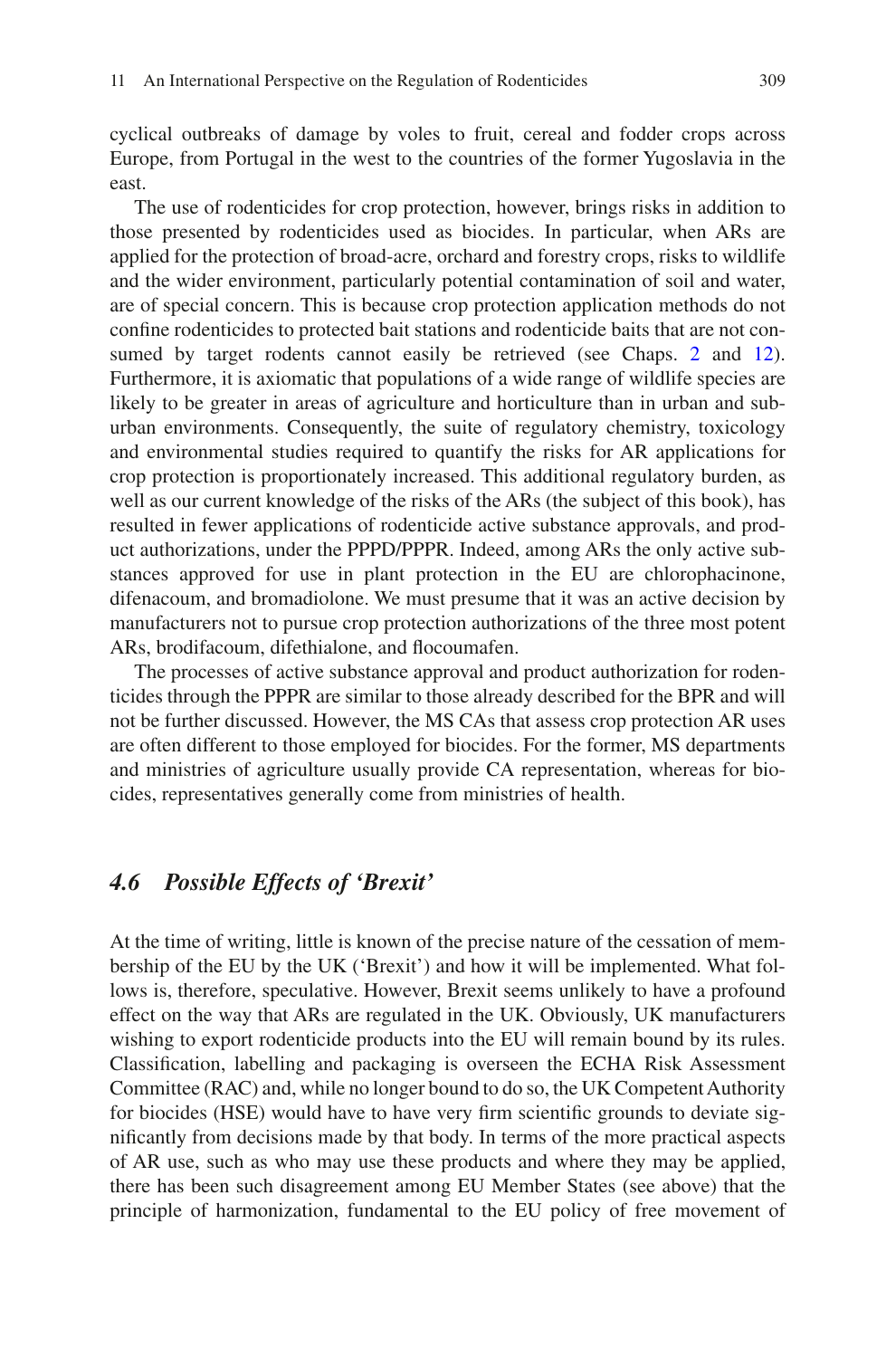goods, has been partially set aside in the case of products containing the ARs. HSE is therefore likely to continue its current regulatory policies on the sale and use of ARs in the UK for the foreseeable future.

#### **5 Regulation of Anticoagulant Rodenticides in Australia**

#### *5.1 Rodenticides: Past*

The evolution of rodenticide regulation in Australia is not unlike what occurred in the US since the 1940's with initial and current legislation enacted to ensure agricultural-focused uses were effective and safe for consumers. In Australia, all rodenticides, irrespective of use pattern, are considered agricultural chemicals as defined in the AgVet Code, which is a schedule to the Agricultural and Veterinary Chemicals Code Act 1994 ([www.comlaw.gov.au/Series/C2004A04723"\t"\\_blank](http://www.comlaw.gov.au/Series/C2004A04723)"). Pre-1950, rodenticides were non-selective acute poisons like strychnine, arsenic, phosphorous, and thallium sulphate. After the second-world-war, sodium monofluroacetate, organochlorines, and organophosphates were also approved for agricultural crop protection (Ryan and Jones 1972). From 1970 to 1980, the reactive emergency-use of acutely toxic chemicals were without exception permitted, coordinated and managed by state government agencies and gradually fewer of these classes of chemicals were used for the manufacture of poison laced grain until only strychnine remained. Just as in the US, during the 1980s, progressive restrictions around pesticide use increased. By 1996, emergency use of strychnine as an in-crop rodenticide ceased altogether. This coincided with the approval of zinc phosphide as a rodenticide and a commercially manufactured ready-to-use laced grain product in 1997. Zinc phosphide remains, to this day, the only approved rodenticide active for in-crop or in-field agricultural applications not requiring bait stations, but it is not approved for commensal rodent control. Coumatetralyl (SGAR) has limited in-field uses for sugarcane, macadamias and pineapples, in bait stations.

The availability of ARs for commensal rodent control around homes and other built environs and infrastructure resulted in this class of rodenticides rapidly overtaking the use of acute poisons on a volume basis. Their original and currently approved use patterns made them readily accessible to the general public, and over time this has increased the risk of human exposure and non-target hazards, which has led to a commensurate increase in federal and state/territory government legislation and regulation aimed at mitigating human exposure risks and to a lesser extent environmental toxicity risks.

Legislation and regulation controlling the approval and use of pesticides in Australia was up until 1993 enacted and set by six independent states and two territories. This legislative and regulatory duplication exists because each state was formed as and remained a partly self-governing British colony up until 1901, after which they agreed to Federate and become states of a single nation, Australia.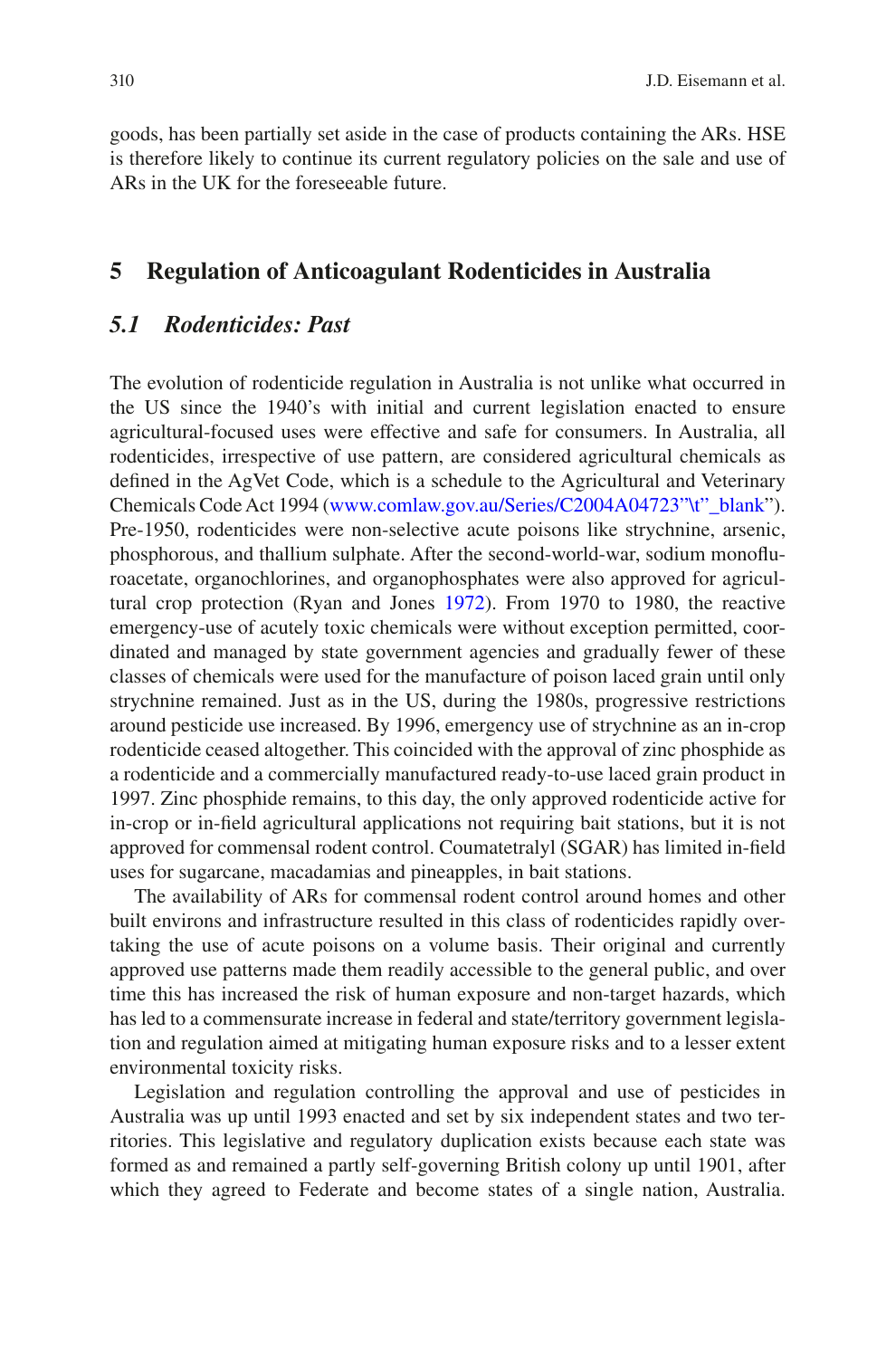During federation, Australia's national constitution and federal government were adopted, and the power conferred to the Commonwealth federal government did not extend to the approval of what chemicals could be used, nor how chemicals could be used in the states and territories.

#### *5.2 Rodenticides: Contemporary Times*

Almost 100 years later, Australia's state and territory governments identified the need to improve the registration process and labelling of agricultural and veterinary chemicals with a view to (1) achieving national uniformity in the registration and approval of chemical supply and use, and (2) establishing a mechanism for systematically reviewing chemicals authorized for sale and use under existing state and territory-based registration schemes.

As a result, in 1991 the Commonwealth, states and territories agreed to establish the National Registration Scheme (NRS) for agricultural and veterinary chemicals. The creation of the NRS was enabled through the Agricultural and Veterinary Chemicals Act 1988 [\(www.legislation.gov.au/Details/C2004A03684\)](http://www.legislation.gov.au/Details/C2004A03684) and sought to place under one national umbrella the assessment and registration of all Agvet chemical products. The NRS was operated by the National Registration Authority (NRA) created in 1993 under the Agricultural and Veterinary Chemicals (Administration) Act 1992 ([http://www.austlii.edu.au/au/legis/cth/consol\\_act/](http://www.austlii.edu.au/au/legis/cth/consol_act/aavca1992511/) [aavca1992511/](http://www.austlii.edu.au/au/legis/cth/consol_act/aavca1992511/)) as an independent statutory authority. The NRA was responsible for the implementation of the Agvet Codes that are schedules to the Agricultural and Veterinary Chemicals Code Act 1994. These detailed the provisions allowing the NRA to evaluate, approve/register and review active constituents and agricultural and veterinary chemical products (and their associated labels); to issue permits and to license the manufacture of veterinary chemical products. It also contains provisions for controls to regulate the supply of chemical products; and provisions ensuring compliance with, and for the enforcement of, the code. Although the national regulator was and is responsible for chemical and product approvals, their legislative reach extended only to the point of sale of pesticide products. Once rodenticide products were in the hands of end-users, which depending on scheduling may require supply via Australian state or territory agency employees, it was the responsibility of the state/territory governments to ensure compliance to the control of use regulations in each state/territory. This is arguably to the detriment of product effectiveness given the control of use regulations are not consistent between Australian states and territories, which is a situation mirrored in the US and between EU member states.

The Australian regulatory authority changed its name in 2003 to the Australian Pesticides and Veterinary Medicines Authority (APVMA). The reasoning for the name change was two-fold: firstly, it was inconsistent with international nomenclature practised by other international chemical regulators within the Organization for Economic Cooperation and Development (OECD), which sets the international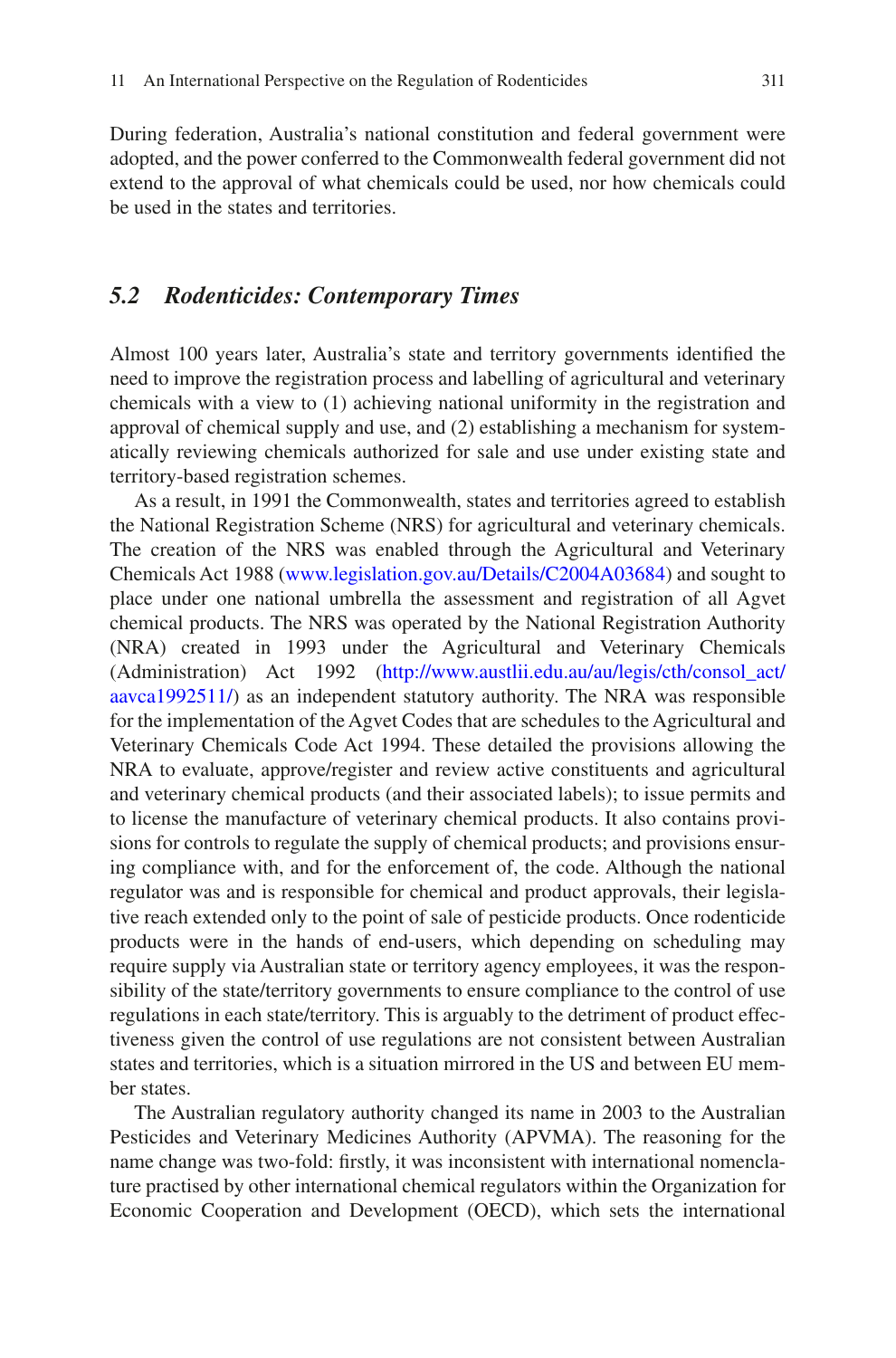| Schedule 5. | Caution – Substances with a low potential for causing harm, the extent of which<br>can be reduced through the use of appropriate packaging with simple warnings<br>and safety directions on the label.                                                                                                                                                                                               |
|-------------|------------------------------------------------------------------------------------------------------------------------------------------------------------------------------------------------------------------------------------------------------------------------------------------------------------------------------------------------------------------------------------------------------|
| Schedule 6. | Poison – Substances with a moderate potential for causing harm, the extent of<br>which can be reduced through the use of distinctive packaging with strong<br>warnings and safety directions on the label.                                                                                                                                                                                           |
| Schedule 7. | Dangerous Poison – Substances with a high potential for causing harm at low<br>exposure and which require special precautions during manufacture, handling<br>or use. These poisons should be available only to specialised or authorised<br>users who have the skills necessary to handle them safely. Special regulations<br>restricting their availability, possession, storage or use may apply. |

**Table 11.3** Scheduling of rodenticide products according to the Standard for the Uniform Scheduling of Medicines and Poisons (SUSMP) (Gill 2016)

standards and benchmarks for chemicals management, and secondly, and somewhat humorously, a survey in 1998/99 highlighted the acronym was often confused with the National Rifle Association in the US.

The APVMA was now, like the US EPA, responsible for all agricultural chemical active ingredient and product approvals, which currently number, 2687 and 8446 respectively. Of the 8446 approved products, 166 are rodenticides (all classes), 135 are SGARs, 13 are FGARs and 18 are others (e.g., zinc phosphide, alphachloralose, cholecalciferol (Table 11.3) . From the inception of the Australian regulator to the present day, the approval process for new products or labels standardizes all chemical assessments, labelling and packaging by requiring a consistent package of data and taking into account proposed product use as stated on the label.

In addition, the application assessment process involves allocating a 'Schedule' to a new agricultural chemicals and products based on their overall hazard, taking into account information about their toxicology, environmental toxicity and proposed use. Scheduling of chemicals and products is the responsibility of the Australian Committee for Chemicals Scheduling (ACCS) who use the Standard for the Uniform Scheduling of Medicines and Poisons (SUSMP) ([www.legislation.](http://www.legislation.gov.au/Details/F2016L00849) [gov.au/Details/F2016L00849\)](http://www.legislation.gov.au/Details/F2016L00849), which takes its legislative imprimatur from the Therapeutic Goods Act 1989. There are 10 Schedules that are applied to all agricultural and veterinary chemicals and products. Acutely toxic rodenticides (e.g., zinc phosphide baits and fumigant products) have all been allocated a Schedule 7. SGARs and FGARs are in the main allocated a Schedule 6, but there are nine products containing either warfarin or coumatetralyl that have been allocated to Schedule 5 (Table 11.4) .

As occurs in the EU and the US, the APVMA has powers under sections 31 to 34 of the Agricultural and Veterinary Chemicals Code Act 1994 to conduct reviews of registered chemicals. In broad terms, these powers include the authority to reconsider the approvals of active constituents and the registration of products and their labels, and to require registrants to provide information that may not have been required for the assessment of original product registrations.

In February 2016, the active constituents: brodifacoum, bromadiolone, difenacoum, difethialone, and flocoumafen were placed on a priority list for reconsideration.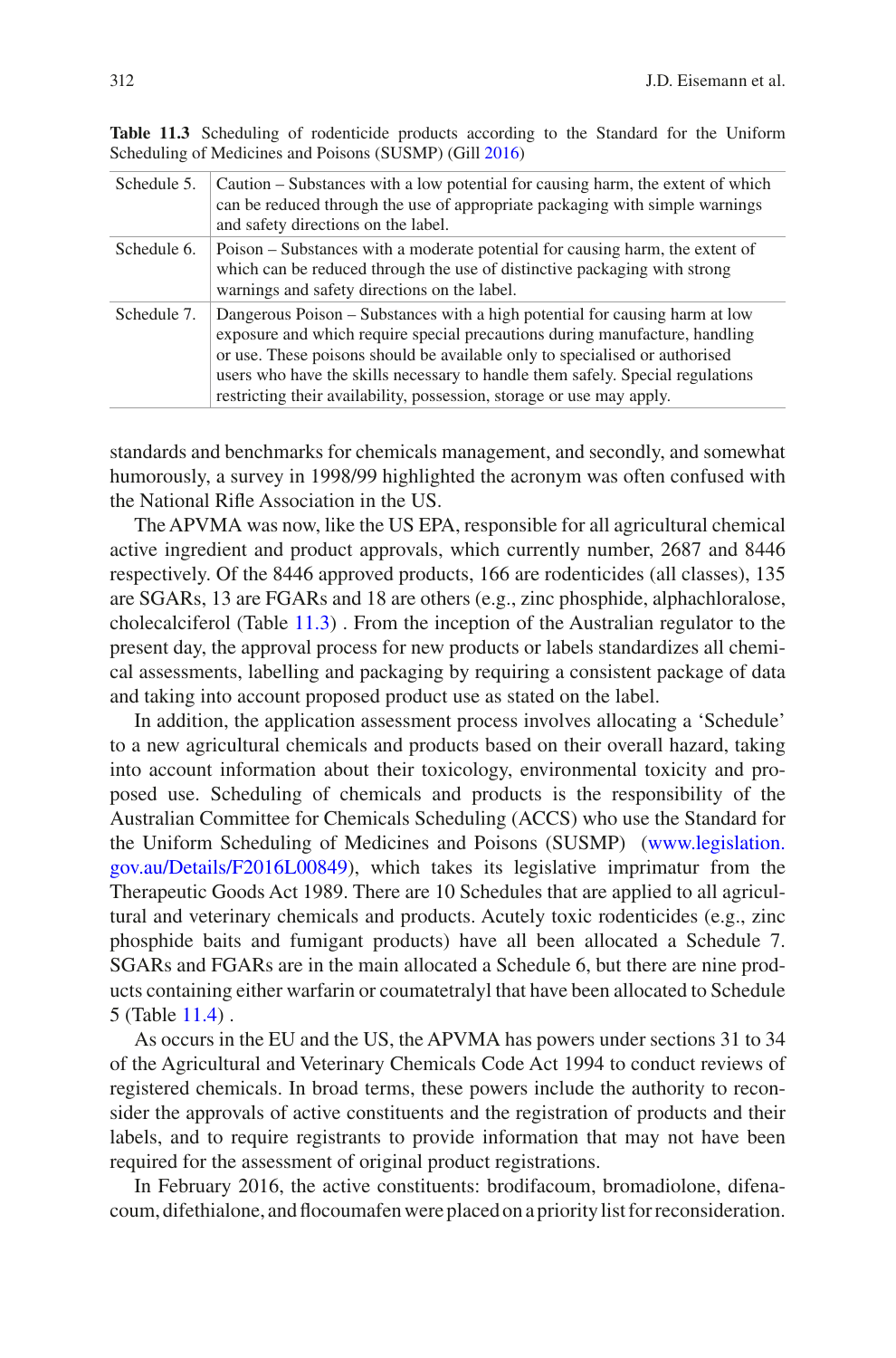| Table 11.4 Rodenticide<br>active ingredients and<br>number of rodenticide<br>products currently by the<br>APVMA in Australia | Active constituent  |                   | Number of Approved<br>Products |
|------------------------------------------------------------------------------------------------------------------------------|---------------------|-------------------|--------------------------------|
|                                                                                                                              | <b>Brodifacoum</b>  | SGAR <sup>a</sup> | 62                             |
|                                                                                                                              | <b>Bromadiolone</b> | SGAR              | 33                             |
|                                                                                                                              | Coumatetralyl       | SGAR              | 6                              |
|                                                                                                                              | Difenacoum          | <b>SGAR</b>       | 37                             |
|                                                                                                                              | Difethialone        | <b>SGAR</b>       | 10                             |
|                                                                                                                              | Diphacinone         | $FGAR^b$          |                                |
|                                                                                                                              | Flocoumafen         | <b>SGAR</b>       | 5                              |
|                                                                                                                              | Warfarin            | <b>FGAR</b>       | 6                              |
|                                                                                                                              | Total               |                   | 160                            |
|                                                                                                                              |                     |                   |                                |

a Second Generation Anticoagulant Rodenticide b First Generation Anticoagulant Rodenticide

Scoping of the reconsideration is to commence in December 2016, with the reconsideration to commence at a later date taking into account relevant, new scientific information available since their original approvals with the following facts taken into account in the prioritization decision:

- These chemicals persist in organs of poisoned rodents and present a risk to nontarget animals that feed on poisoned animals or carcasses.
- Use of products in domestic premises, animal production facilities and food production facilities is currently allowed. This presents potential risks to humans, pets and wildlife through accidental poisoning. Around 1400 human exposure incidents to rodent baits are reported to Poisons Information Centres annually.
- Products are not intended for use in crops or the field, though some labels make it difficult to discern this.
- Use of liquid formulations are a concern because they are not designed for use in bait stations.

Fortunately, the registration reconsideration process does take into account the downside risks and in this case the APVMA has pragmatically identified that removing SGARs carries with it the risk that less effective anticoagulants will be the only option for controlling rodents in commensal situations. The registration reconsideration process that began in February 2016 for these SGARs is not yet complete, so the implications for SGAR regulation in Australia remains to be seen.

# **6 Conclusion**

Rodents inflict damage to growing crops, grasslands, orchards, and fodder (Buckle and Pelz 2015); foodstuffs by direct consumption and contamination during storage, production, transport and sale; physical damage to property, installations and belongings; and perhaps of greatest importance, the transmission of diseases to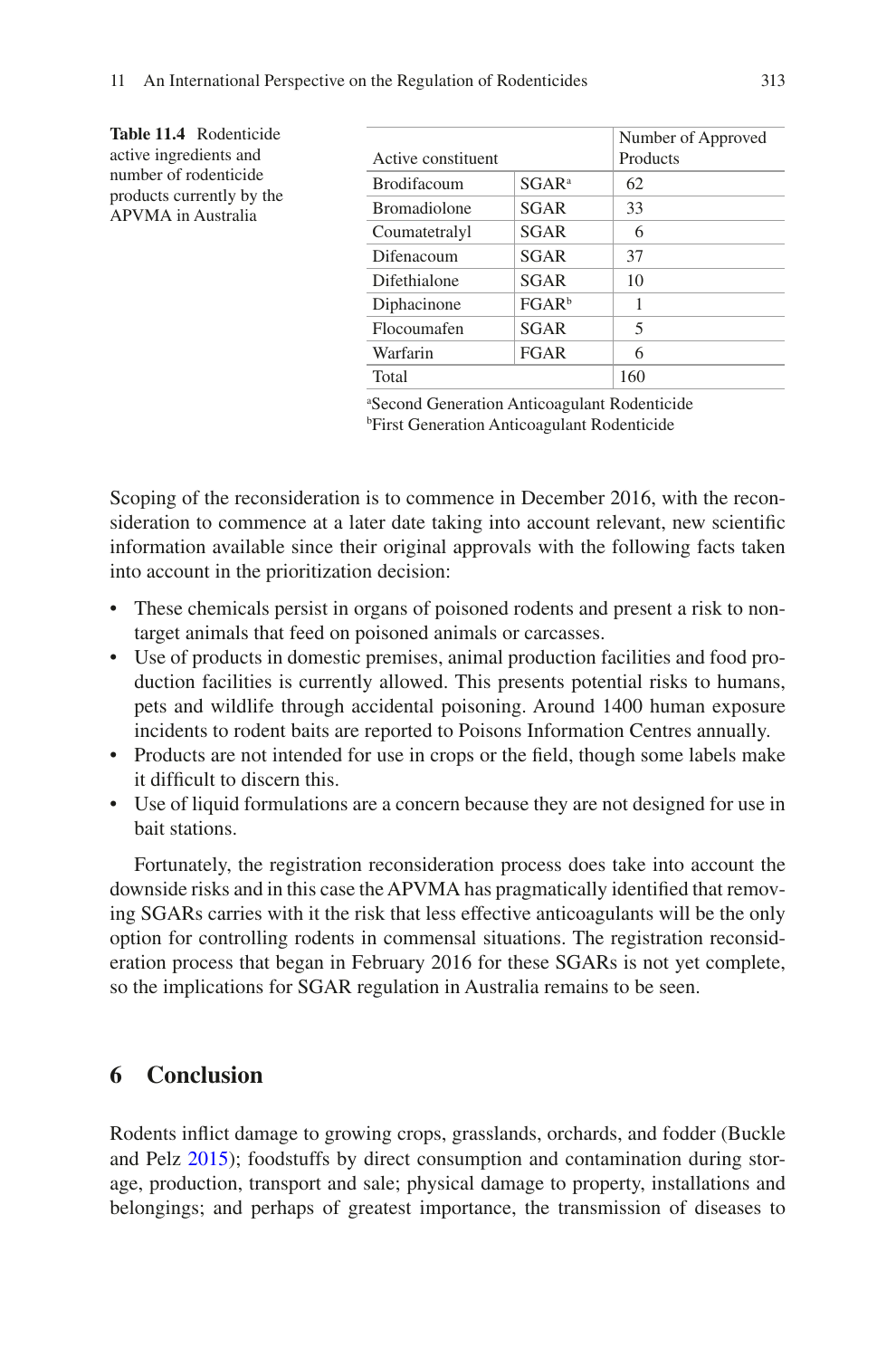humans and domesticated animals (see Chap. 1). Rodenticides, by design, are lethally toxic, and in most situations this toxicity pathway is not unique to rodents. Consequently, their use presents a risk to humans and the environment and measures must be taken to lessen the potential risk. Traditionally, and perhaps as it should be, that responsibility falls to government entities. Government officials, in turn, use the most basic available tool to them: enacting regulations and implementation procedures. Like most product-driven markets, regulations typically impose manufacturing and labeling standards on manufacturers, but regulations and risk mitigation measures are also aimed at the end-user of the products. Ultimately, proper use, stewardship, and training on the safe use of pesticide products are the responsibility of the end-user.

This chapter has presented four examples on the development of pesticide regulation in international markets. In each example, the country or collection of countries (EU) followed their own unique path toward current regulatory paradigms, but ended at essentially the same point, a focus on product performance, and safety to humans and the environment. In all four regulatory environments, AR use is still allowed, but they are under increasing scrutiny as a result of growing public concern and regulatory response to that concern, some of which is justified. However, the conclusions international regulators are making on the risk and benefits of continued product use and the disparate policies they are adopting, have created an international regulatory environment that is difficult and costly for product manufactures to navigate. Harmonization of world pesticide regulation standards would serve to rectify this disparity, but agreement may be extremely difficult, as is being witnessed by the EU harmonization effort.

As was observed in the case of strychnine in the US, the disappearance of products did not occur overnight as a result of a sweeping legislative actions. It took 40 years of study, growing public concern, an executive-level ban on the product, a series of judicial reviews, and the US EPA's unwillingness to challenge judicial decisions, to arrive to the situation today where strychnine is a minor player in the rodenticide market. It is the opinion of the authors that ARs, especially SGARs, are experiencing similar regulatory paths. Restrictions on AR use throughout the world are not being driven by high level congressional, parliamentary actions, or executive level actions, but are succumbing to the effects of regulatory implementation and associated risk mitigation measures enacted by well-intentioned regulators.

In many cases, risk mitigation measures are justified for continued use ARs (see Chap. 12). As pointed out in other chapters of this book, there is a significant body of evidence that many wildlife taxa are exposed to ARs, in particular SGARs, almost wherever they are used. Certainly, there is also evidence that some wildlife have been killed by ARs. That knowledge alone might be justification enough to severely restrict their use or even ban them. However, no significant advances in rodenticide chemistry have been made since the introduction of SGARs and cholecalcifereol more than 30 years ago. The risks and benefits of the old chemistries we rely on are becoming better understood and it goes without saying that all products come with their own unique set of issues. Forcing a shift from ARs to other chemistries is simply substituting one set of risks for another.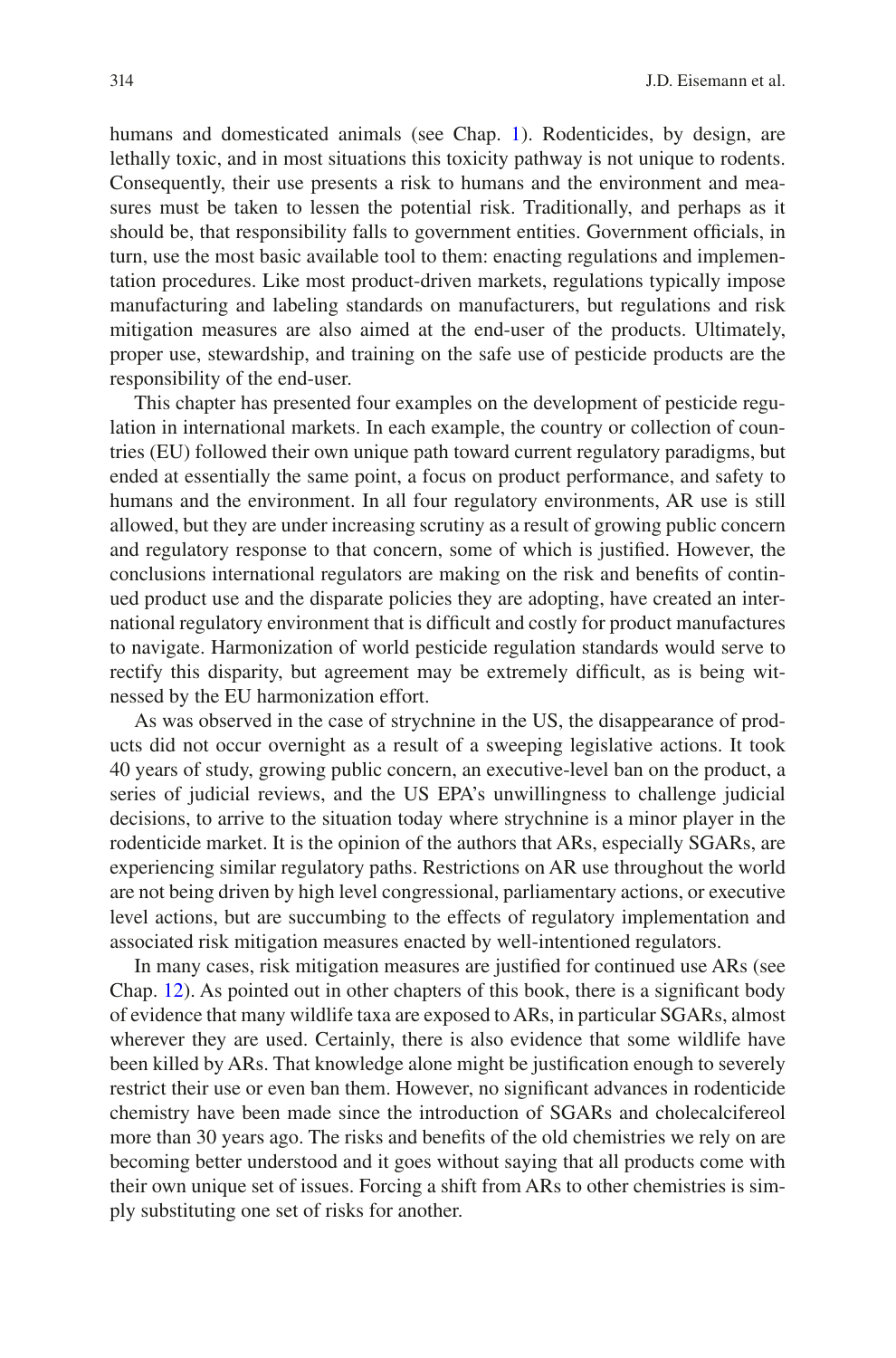As is usually the case, more information is needed properly to evaluate the risks and benefits of continued AR use. Early research focused heavily on acute effects of exposure to rodenticide baits and residues in tissues of poisoned animals. Recent research trends are focused on sub-lethal exposure scenarios and the impact of lowlevel, potentially non-lethal levels of residues in the tissues of exposed animals (see Chap. 3). This is an area that deserves a more in depth understanding. However, it should also be balanced with an equal understanding of what sub-lethal exposure actually means in relation to the health of individual animals and their possible impact on the ability of species to maintain viable populations. The same can be said for understanding the risks of other exposure scenarios such as repeat exposures and exposure to multiple ARs either concurrently or over time.

A systematic study is warranted of pesticide regulations and the associated success or failure rate of those regulations on meeting their intended objectives. As pointed out above, changes in product availability provides the opportunity to observe the direct impact of regulations. This measure alone is not adequate if one tries to draw conclusions on the real impact on protection of human or environmental protection. For example, as the use of one product decreases and the use of another increases, questions arise around what new risks have been realized or benefits have been given up. In reality, funding for this type of research is extremely limited. Government regulators are typically inadequately funded and there is little incentive for industry to conduct this research. It is essential however, that regulators take informed and balanced positions, and do not act precipitately, in the absence of concrete information. Application of unreasonable risk mitigation could result in the loss of valuable products, potentially resulting in unacceptable levels of loss to food supplies and increased risk of negative impacts to human health and safety.

It is apparent that the number of years AR products will be available for operational rodent management is limited. Such is the life of any pesticide product. Whether it is a growing understanding of a product's unanticipated consequences, target pests developing resistance to chemistries, growing public concern, or overregulation, a pesticide product's days are numbered beginning the day it is first registered. In the case of rodenticides, you only need to look at strychnine, red squill, and arsenic-based products to observe the life of a pesticide. In many instances, this obsolescence is warranted. As presented above, the perception of the risk and benefit of SGARs varies among governments. The availability of SGARs is likely shorter in the US than other countries. What will be the next in line in the evolution of rodenticides? Perhaps it will be simple reformulation of existing active ingredients. Will that meet future rodenticide needs into the twenty second century? The future more than likely lies in the development of new active ingredients, biological agents and novel technologies that have a higher degree of target species specificity. However, the costs necessary to bring a new active ingredient to market are extremely high and the time-frames very long. Risk of failure, low market potential and short product life, only lessens the desire or ability of a private manufacture to invest in such an endeavor.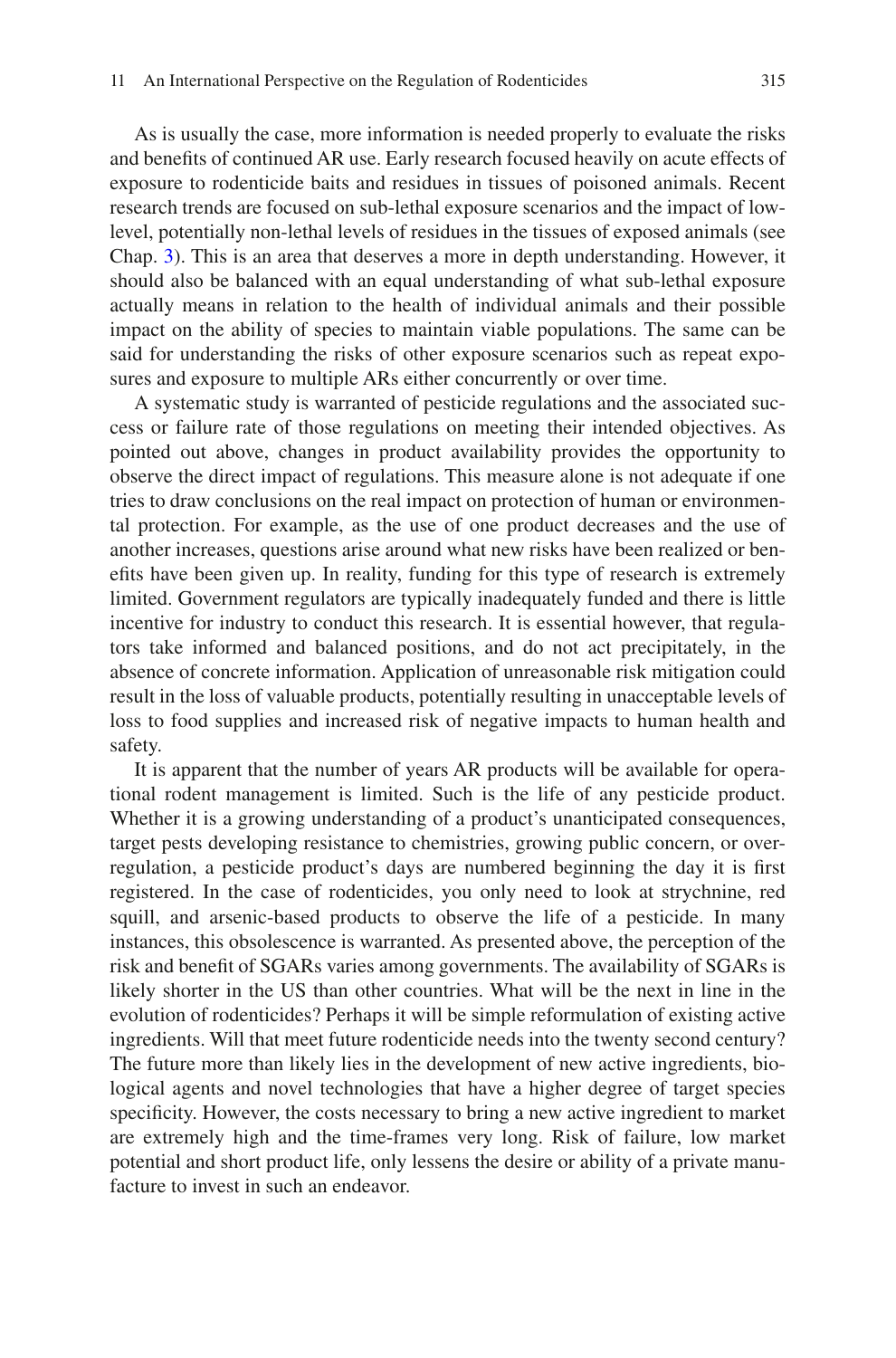One thing is certain, the quest for new rodent management techniques, including rodenticides, will be never-ending. Adequate scientific understanding of the risks and benefits accompanying new technologies will lag behind product development and as a result, regulations will be reactionary as regulators address the impacts of new technologies. Perhaps, as is currently being attempted in the EU, governments will work out harmonized international regulatory standards and systems, thereby reducing the costs and time required to bring new safer, more effective technologies to market.

#### **References**

- Adams AJ (2005) Prospects for urban pest management in Europe under the biocidal products directive. In: Lee CY, Robinson WH (eds) Proceedings of the fifth international conference on urban pests. Perniagaan Ph'ng @ P&Y Design Network, Penang, Malaysia, in cooperation with the Executive Committee of the International Conference on Urban Pests, Singapore, 10–13 July 2005, p 39
- AISE/EBPF (2015) Survey BPR impact on biocidal products and innovation. International Association for Soaps, Detergents and Maintenance Products and the European Biocidal Products Forum of the Confederation of European Chemical Manufacturers [www.](http://www.cefic.org/Documents/Industry sectors/EBPF/A.I.S.E.andEBPF Survey-BPR-ImpactOnBiocidalProductsandInnovation.pdf) [cefic.org/Documents/Industry%20sectors/EBPF/A.I.S.E.andEBPF%20Survey-BPR-](http://www.cefic.org/Documents/Industry sectors/EBPF/A.I.S.E.andEBPF Survey-BPR-ImpactOnBiocidalProductsandInnovation.pdf)[ImpactOnBiocidalProductsandInnovation.pdf.](http://www.cefic.org/Documents/Industry sectors/EBPF/A.I.S.E.andEBPF Survey-BPR-ImpactOnBiocidalProductsandInnovation.pdf) Accessed 23 Feb 2016
- Allen, Clark (2006) Occupational health and safety in New Zealand. Allen & Clarke Policy and Regulatory Specialist Ltd, Wellington
- Anonymous (2006) Code of practice: aerial and hand broadcast application of Pestoff® rodent bait 20R for the intended eradication of rodents from specified areas of New Zealand. Prepared for New Zealand Food Safety Authority by Animal Control Products Ltd, Whangunui, p 27. [https://www.pestoff.co.nz/assets/Code%20of%20Practice%2020R.pdf](https://www.pestoff.co.nz/assets/Code of Practice 20R.pdf). Accessed 4 Sept 2017.
- Bosso CJ (1988) Transforming adversaries into collaborators. Policy Sci 21:3–22
- Berny P,Esther A, Jacob J, Prescott C (2014) Risk mitigation measures for anticoagulant rodenticides as biocidal products – final report. Publications Office of the European Union, Luxembourg. doi[:10.2779/241180.](https://doi.org/10.2779/241180) [https://circabc.europa.eu/sd/a/352bffd8-babc-4af8-9d0c](https://circabc.europa.eu/sd/a/352bffd8-babc-4af8-9d0c-a1c87a3c3afc/Final Report RMM.pdf)[a1c87a3c3afc/Final%20Report%20RMM.pdf.](https://circabc.europa.eu/sd/a/352bffd8-babc-4af8-9d0c-a1c87a3c3afc/Final Report RMM.pdf) Accessed 17 Aug 2015
- Buckle AP (2002) Rodenticides and insecticides. In: Knight DJ, Cook M (eds) The Biocides Business. Wiley-VCH Verlag GmbH, Weinheim, pp 267–286
- Buckle AP (2013) Anticoagulant resistance in the United Kingdom and a new guideline for the management of resistant infestations of Norway rats (*Rattus norvegicus* Berk.) Pest Manag Sci 69(3):334–341
- Buckle AP, Pelz HJ (2015) Rodent control in practice: temperate field crops and forestry. In: Buckle AP, Smith RH (eds) Rodent pests and their control, 2nd edn. CAB International, Wallingford, Oxon, p 247
- Carson R (1962) Silent Spring. Houghton Mifflin Company, Boston
- Defenders of Wildlife (1988) Defenders of Wildlife, the Sierra Club, and Friends of Animals and their Environment, Plantiffs, V. Administrator, Environmental Protection Agency; and Secretary, Department of the Interior, Defendants, and American Farm Bureau Federation, a Non-Profit Corporation, Intervenor-Defendant, CIV. No 4-86-687. United States District Court, Minnesota, Fourth Division. April 11, 1988
- Eason CT, Wickstrom M, Gregory N (1997) Product stewardship, animal welfare and regulatory toxicology constraints in vertebrate pesticides. In: Proceedings of the 50<sup>th</sup> New Zealand Plant Protection Conference, Lincoln, August 1997, p 206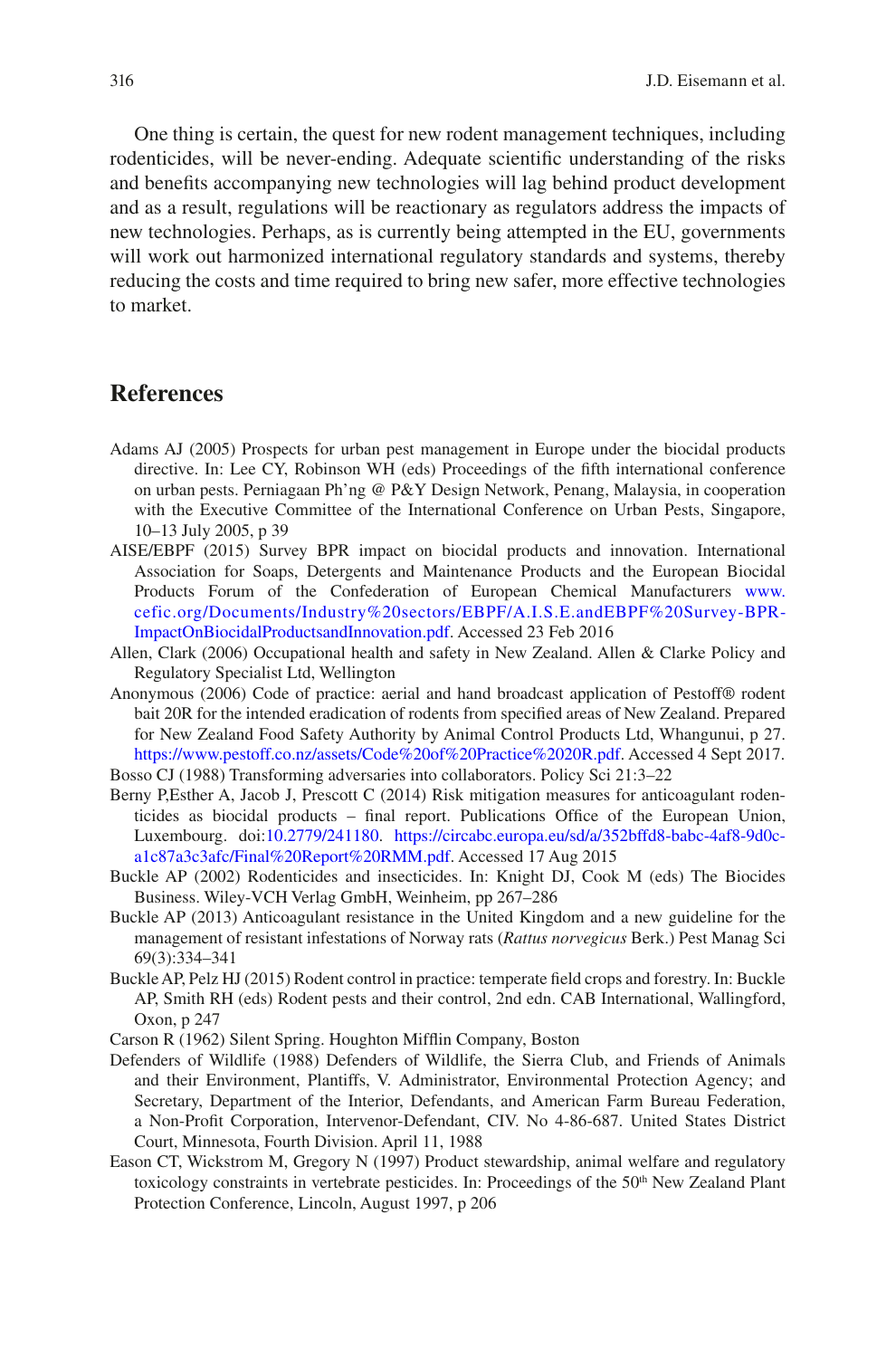- Erickson W, Urban D (2004) Potential risks of nine rodenticides to birds and non-target mammals: a comparative approach. US Environmental Protection Agency, Washington DC
- European Commission (2005) Manual of decisions for implementation of Directive 98/8/EC concerning the placing on the market of biocidal products. document CA-Dec05-Coc.4, European Commission, Brussels, 70 pp
- European Commission (2009) Risk mitigation measures for anticoagulants used as rodenticides. European Commission, Directorate-General Environment. Document CA-May 09- Doc 3.6.c. Directorate B – Protecting the Natural Environment ENV.B.3 – Biotechnology, Pesticides and Health. 8 pp
- European Commission (2015) Manual of decisions for implementation of directive 98/8/EC concerning the placing on the market of biocidal products. European Commission, Brussels, 90 pp
- European Commission (2016a) Comparative assessment (Article 23). Biocides. European Commission on Public Health. [http://ec.europa.eu/health/biocides/biocidal\\_products/compara](http://ec.europa.eu/health/biocides/biocidal_products/comparative_assessment/index_en.htm)[tive\\_assessment/index\\_en.htm](http://ec.europa.eu/health/biocides/biocidal_products/comparative_assessment/index_en.htm). Accessed 30 Oct 2016
- European Commission (2016b) Implementation of the 9<sup>th</sup> ATP Regulation to anticoagulant rodenticides. European Commission, 1049 Brussels, Belgium. Document CA-March16-Doc.4.2. 6 pp
- European Community (1998) Council Directive 98/8/EC of the European Parliament and of the Comission of 16 February 1998 concerning the placing of biocidal products on the market. Official Journal of hte European Communities L 123(1):63
- European Council (1991) Council Directive of 15 July 1991 concerning the placing of plant protection products on the market (91/414/EEC). Official Journal of the European Union. 19.8.1991, L 230/1, 32 pp
- European Council (2009) Regulation (EC) No 1107/2009 of the European Parliament and of the Council of 21 October 2009 concerning the placing of plant protection products on the market and repealing Council Directive 79/117/EEC and 91/414/EEC. Official Journal of the European Union. 24.11.2009, L 309/1, 174 pp
- European Union (2012) Regulation (EU) No 528/2012 of the European Parliament and of the Council of 22 May 2012 concerning the making available on the market and use of biocidal products. Official Journal of the European Union. 27.6.2012, L 167/1, 122 pp
- European Union (2013) Commission Implementing Regulation (EU) No 564/2013 of 18 June 2013 on the fees and charges payable to the European Chemicals Agency pursuant to Regulation (EU) No 528/2012 of the European Parliament and of the Council concerning the making available on the market and use of biocidal products. Official Journal of the European Union. Vol 7, L167, 25 pp
- Fisher P, Griffiths R, Speedy C, Broome K (2011) Environmental monitoring for brodifacoum residues after aerial application of baits for rodent eradication. In: Veitch CR, Clout MN, Towns DR (eds) Island invasives: eradication and management. International Union for Conservation of Nature, Gland, p 300
- Gill A (2016) Poisons Standard June 2016. Deparment of Health, Therapeutic Goods Administration, Australian Government. [www.legislation.gov.au/Details/F2016L00849](http://www.legislation.gov.au/Details/F2016L00849). Accessed 30 Oct 2016
- Health and Safety Executive (2016) Control of pesticides regulations. Health and Safety Executive, Bootle. [http://www.hse.gov.uk/biocides/copr.](http://www.hse.gov.uk/biocides/copr) Accessed 1 Feb 2016
- Jacobs W (1992) Vertebrate pesticides no longer registered and factors contributing to the loss of registrations. Proceedings of the 15<sup>th</sup> Vertebrate Pest Conference, Newport Beach, CA. 15:142–148
- Knight DJ, Cook M (2002) Regulatory control of biocides in Europe. In: Knight DJ, Cook M (eds) The biocides business. Wiley-VCH Verlag GmbH, Weinheim, p 45
- Meerburg BG, van Gent-Pelzer MP, Schoelitsz B, van der Lee TA (2014) Distribution of anticoagulant rodenticide resistance in *Rattus norvegicus* in the Netherlands according to Vkorc1 mutations. Pest Manag Sci 70(11):1761–1766
- MPI (2016) Search the ACVM register veterinary medicines, agricultural chemicals and vertebrate toxic agents. Ministry for Primary Industries. [https://eatsafe.nzfsa.govt.nz/web/public/](https://eatsafe.nzfsa.govt.nz/web/public/acvm-register) [acvm-register.](https://eatsafe.nzfsa.govt.nz/web/public/acvm-register) Accessed 20 Feb 2016